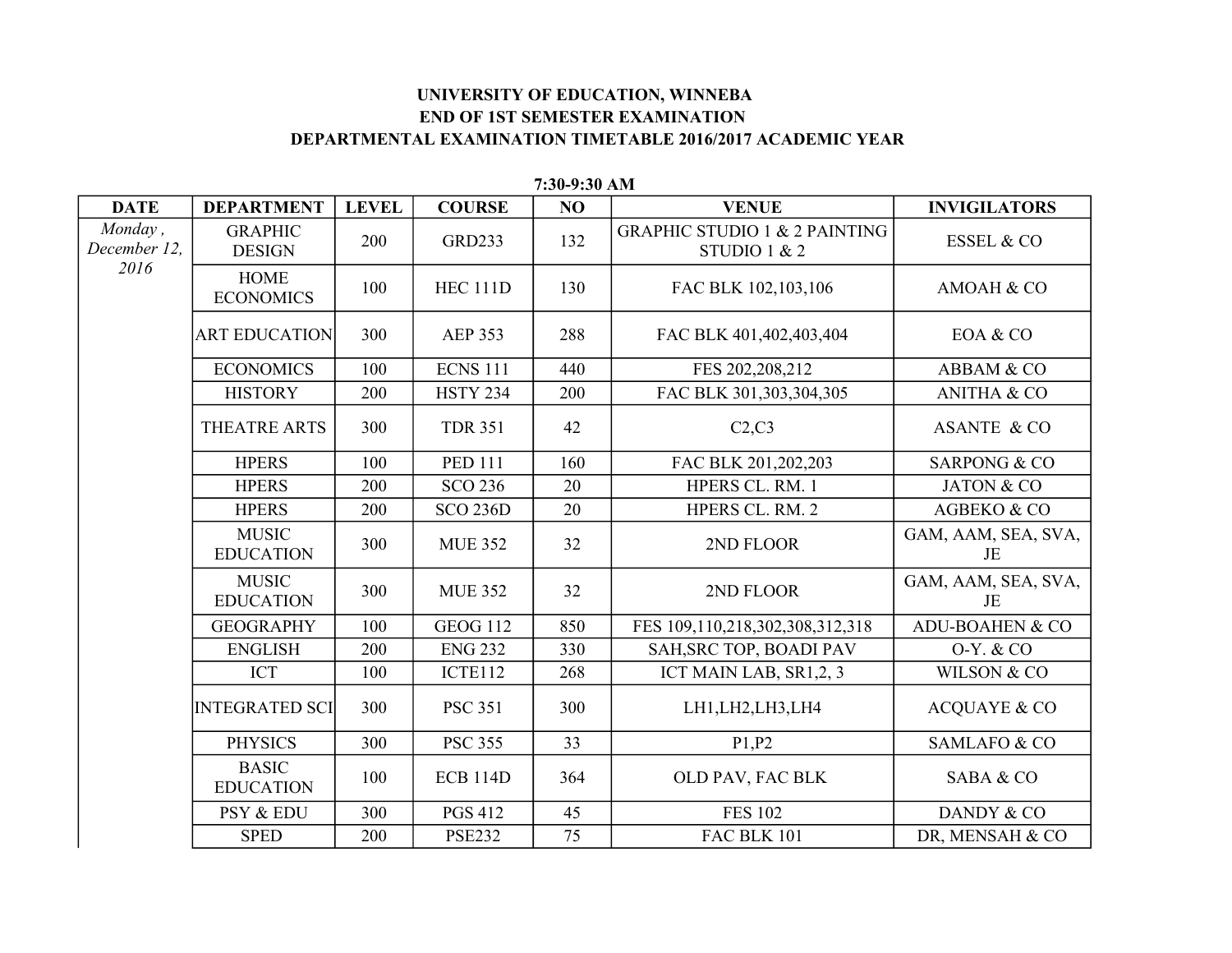| <b>DATE</b>             | <b>DEPARTMENT</b>                   | <b>LEVEL</b> | <b>COURSE</b>   | NO  | <b>VENUE</b>                                             | <b>INVIGILATORS</b>     |
|-------------------------|-------------------------------------|--------------|-----------------|-----|----------------------------------------------------------|-------------------------|
| Monday,<br>December 12, | <b>BUSINESS</b>                     | 100          | <b>BBA 111N</b> | 650 | BS BLK 101,201,202,203,303,GBLK<br>101,102,103,SR17      | ASIEDU & CO             |
| 2016                    | <b>GRAPHIC</b><br><b>DESIGN</b>     | 100          | <b>GRDC 113</b> | 150 | <b>GRAPHIC STUDIO 1 &amp; 2 PAINTING</b><br>STUDIO 1 & 2 | ESSEL & CO              |
|                         | <b>EARLY</b><br><b>CHILDHOOD</b>    | 100          | <b>ECB 112</b>  | 300 | FES 212,218                                              | <b>JUSTINA &amp; CO</b> |
|                         | <b>SOCIAL STUDIES</b>               | 100          | <b>SSED 115</b> | 870 | FES 202, 208, 302, 308, 312, 318                         | NGAASO & CO             |
|                         | <b>HOME</b><br><b>ECONOMICS</b>     | 300          | <b>HEC 351D</b> | 140 | FAC BLK 102,103,106                                      | <b>BARNES &amp; CO</b>  |
|                         | <b>HISTORY</b>                      | 300          | HSTY 353dy      | 40  | FAC BLK 301,303                                          | <b>ANITHA &amp; CO</b>  |
|                         | <b>HISTORY</b>                      | 300          | HSTY 353wx      | 40  | FAC BLK 301,303                                          | <b>ANITHA &amp; CO</b>  |
|                         | <b>HISTORY</b>                      | 300          | HSTY 353ex      | 40  | FAC BLK 301,303                                          | <b>ANITHA &amp; CO</b>  |
|                         | THEATRE ARTS                        | 100          | <b>TDR 115</b>  | 57  | C2, C3                                                   | <b>ASANTE &amp; CO</b>  |
|                         | <b>HPERS</b>                        | 300          | <b>PED 355</b>  | 120 | FAC BLK 201,202                                          | 0. & CO                 |
|                         | <b>MUSIC</b><br><b>EDUCATION</b>    | 400          | <b>BMU 471</b>  | 13  | C4                                                       | SK, JFA, MAA            |
|                         | <b>APPLIED</b><br><b>LINGUITICS</b> | 100          | <b>LNG 111D</b> | 450 | SAH, SRC TOP, LH1, LH2                                   | <b>BISILKI &amp; CO</b> |
|                         | <b>ENGLISH</b>                      | 300          | <b>ENG 352D</b> | 190 | FAC BLK 401,402,403,404                                  | <b>DEBRAH &amp; CO</b>  |
|                         | <b>ICT</b>                          | 200          | 232             | 210 | <b>ICT MAIN LAB</b>                                      | <b>WILSON &amp; CO</b>  |
|                         | <b>CHEMISTRY</b>                    | 200          | <b>CHE 231C</b> | 160 | LH3, LH4                                                 | SAMLAFO & CO            |
|                         | <b>ART EDUCATION</b>                | 300          | <b>ARF 111</b>  | 235 |                                                          | EOA & CO                |
|                         | <b>SPED</b>                         | 200          | <b>CBR 235</b>  | 98  | FES 109,110                                              | DR. MENSAH              |
|                         | <b>FRENCH</b>                       | 300          | <b>FRC 353</b>  | 200 | FAC BLK 101,203,204,406                                  | <b>ODONKOR &amp; CO</b> |
|                         | <b>SPED</b>                         | 100          | <b>CBR 111</b>  | 145 | FAC BLK 207,208, 304,305,307                             | <b>STELLA &amp; CO</b>  |

**10:00-12:00 PM**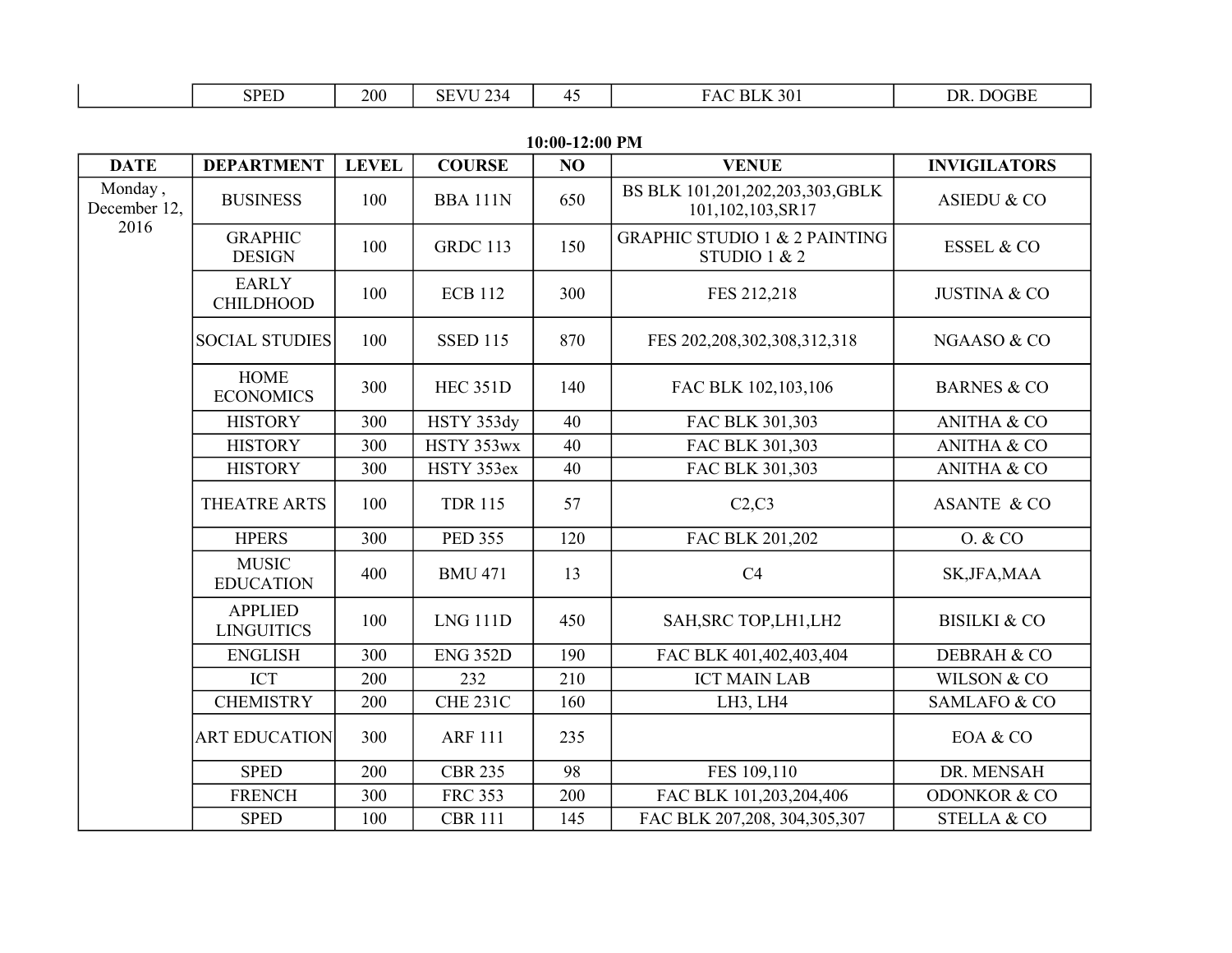| <b>DATE</b>             | <b>DEPARTMENT</b>                | <b>LEVEL</b> | <b>COURSE</b>             | NO  | <b>VENUE</b>                                             | <b>INVIGILATORS</b>        |
|-------------------------|----------------------------------|--------------|---------------------------|-----|----------------------------------------------------------|----------------------------|
| Monday,<br>December 12, | <b>BUSINESS</b>                  | 200          | <b>BBAd</b>               | 580 | BS BLK 101,201,203,204,GBLK<br>101,102,103,SR17          | ASIEDU & CO                |
| 2016                    | <b>GRAPHIC</b><br><b>DESIGN</b>  | 300          | <b>GRD 354</b>            |     | <b>GRAPHIC STUDIO 1 &amp; 2 PAINTING</b><br>STUDIO 1 & 2 | <b>ESSEL &amp; CO</b>      |
|                         | <b>EARLY</b><br><b>CHILDHOOD</b> | 200          | <b>ECB 233</b>            | 230 | FES 202,208                                              | <b>JUSTINA &amp; CO</b>    |
|                         | THEATRE ARTS                     | 400          | <b>TDR 472</b>            | 57  | C2, C3                                                   | <b>ASANTE &amp; CO</b>     |
|                         | <b>HPERS</b>                     | 200          | <b>PED 235</b>            | 120 | FAC BLK 101,102                                          | DR. AKUFFO & CO            |
|                         | <b>GEOGRAPHY</b>                 | 300          | <b>GEOG 357</b>           | 140 | FAC BLK 103,106                                          | <b>ADU-BOAHEN &amp; CO</b> |
|                         | <b>ENGLISH</b>                   | 200          | <b>ENGP 243</b>           | 80  | FAC BLK 201,202                                          | JOHNSON & CO               |
|                         | <b>ICT</b>                       | 200          | 232                       | 210 | <b>ICT MAIN LAB</b>                                      | WILSON & CO                |
|                         | <b>CHEMISTRY</b>                 | 100          | CHE111C,<br><b>ISC115</b> | 210 | LH2,LH3,LH4                                              | <b>ACQUAYE &amp; CO</b>    |
|                         | PSY & CO                         | 400          | <b>EGS 431</b>            | 50  | <b>FES 102</b>                                           | DANDY & CO                 |
|                         | <b>MATHEMATICS</b>               | 200          | <b>PMTD 231</b>           | 230 | SAH, LH1                                                 | JIN & CO                   |
|                         | <b>ART EDUCATION</b>             | 300          | <b>AEP 352</b>            | 288 | FAC BLK 401,402,403,404,405,406                          | EOA & CO                   |
|                         | <b>SPED</b>                      | 100          | <b>SEDU 112</b>           | 240 | FES 302,308                                              | DR. AWINI & CO             |

**12:30-2:30 PM**

**3:00-5:00 PM**

| <b>DATE</b>                    | <b>DEPARTMENT</b> | <b>LEVEL</b> | <b>COURSE</b>  | NO  | VENUE                                                             | <b>INVIGILATORS</b> |
|--------------------------------|-------------------|--------------|----------------|-----|-------------------------------------------------------------------|---------------------|
| Monday<br>December 12,<br>2016 | <b>BUSINESS</b>   | 300          | <b>BBA 351</b> | 560 | <b>BS BLK</b><br>101,201,202,203,204,301,GBLK<br>101,102,103,SR17 | ASIEDU & CO         |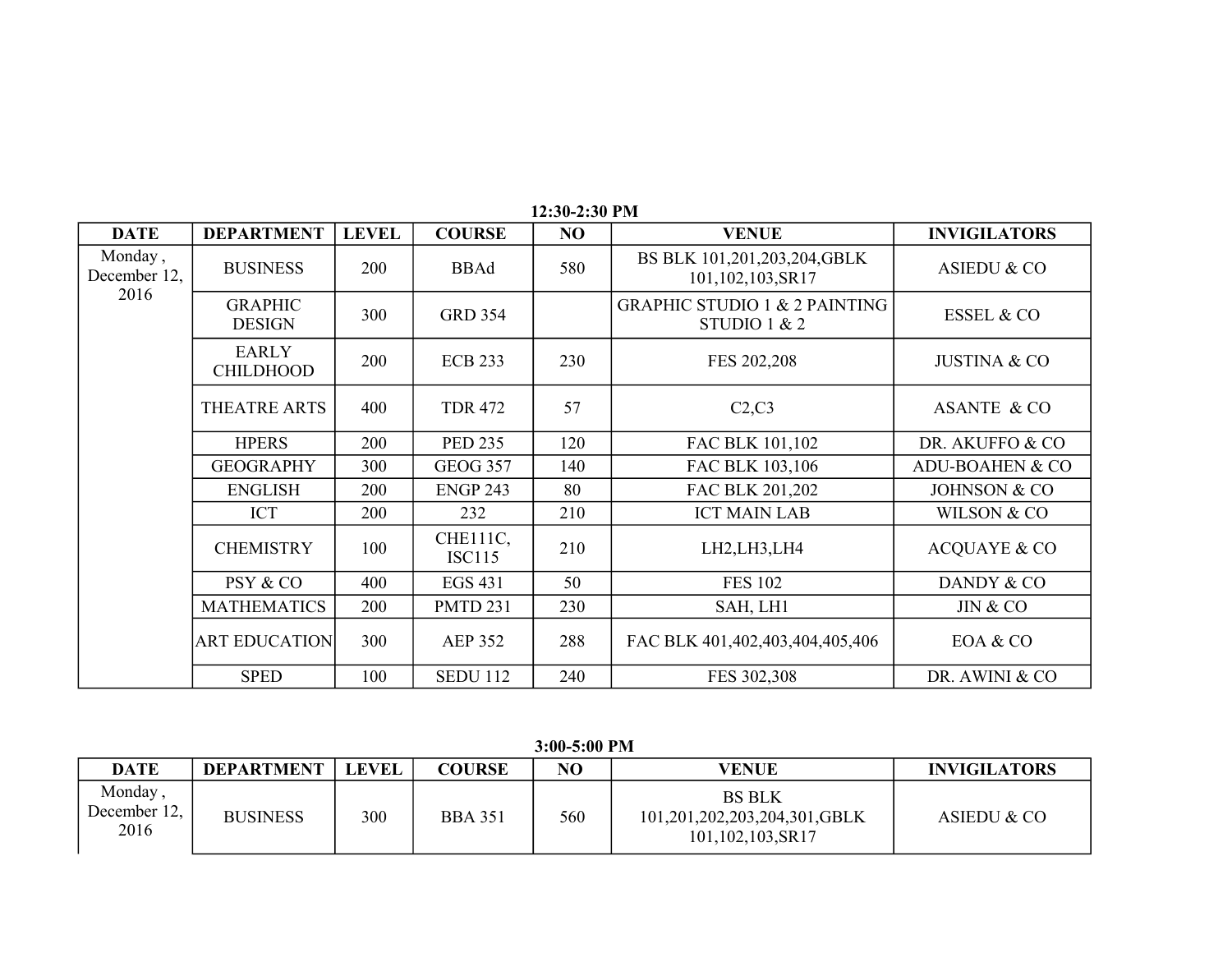| <b>EARLY</b><br><b>CHILDHOOD</b>    | 300 | <b>ECB 355</b>         | 250 | FES 212,218                                         | <b>JUSTINA &amp; CO</b>    |
|-------------------------------------|-----|------------------------|-----|-----------------------------------------------------|----------------------------|
| <b>SOCIAL STUDIES</b>               | 200 | <b>SSE 233</b>         | 440 | <b>FAC BLK</b><br>201, 203, 204, 301, 303, 303, 304 | NGAASO & CO                |
| <b>ECONOMICS</b>                    | 200 | <b>ECNS 231</b>        | 420 | FES 302,308,312                                     | ABBAM & CO                 |
| <b>THEATRE ARTS</b>                 | 200 | <b>TDR 232</b>         | 57  | C2, C3                                              | <b>ASANTE &amp; CO</b>     |
| <b>HPERS</b>                        | 300 | <b>SCO 353D</b>        | 20  | <b>HPERS CL RM 1</b>                                | DR. OMOREGIE & CO          |
| <b>HPERS</b>                        | 100 | <b>SCO 115D</b>        | 10  | <b>HPERS CL RM 2</b>                                | <b>SARPONG &amp; CO</b>    |
| <b>MUSIC</b><br><b>EDUCATION</b>    | 200 | <b>BMU/DMU</b><br>247B | 43  | 2ND FLOOR                                           | EAM, ED, NAM, MMC, MO      |
| <b>APPLIED</b><br><b>LINGUITICS</b> | 200 | LNGm 232               | 60  | <b>BOADI PAVILION</b>                               | <b>BISILKI &amp; CO</b>    |
| <b>GEOGRAPHY</b>                    | 300 | <b>GEOG 353</b>        | 400 | FES 318, FAC BLK 102, 103,106                       | <b>ADU-BOAHEN &amp; CO</b> |
| <b>ICT</b>                          | 200 | 232                    | 210 | <b>ICT MAIN LAB</b>                                 | WILSON & CO                |
| <b>ICT</b>                          | 300 | 353                    | 200 | <b>SAH</b>                                          | WILSON & CO                |
| <b>MATHEMATICS</b>                  | 100 | MATD <sub>111</sub>    | 220 | LH1,LH2,LH3                                         | AM & CO                    |
| <b>ART EDUCATION</b>                | 100 | <b>ARF 113</b>         | 238 | P1, P2, G1, G2, G3, LR, SR                          | EOA & CO                   |
| <b>SPED</b>                         | 400 | <b>CBR 471</b>         | 21  | <b>FES 109</b>                                      | <b>STELLA &amp; CO</b>     |
| <b>SPED</b>                         | 300 | <b>CBR 356</b>         | 60  | <b>FAC BLK 101</b>                                  | DR. MENSAH & CO            |
| <b>BASIC</b><br><b>EDUCATION</b>    | 100 | <b>ECBU 112</b>        | 364 | <b>OLD PAV, FES 202, 208</b>                        | SABA & CO                  |
| <b>FRENCH</b>                       | 100 | <b>FRC 112</b>         | 190 | SRC TOP, SR 1,2,3                                   | <b>ODONKOR &amp; CP</b>    |
| <b>FRENCH</b>                       | 300 | <b>GER 351</b>         | 15  | SR <sub>4</sub>                                     | STOPPA & CO                |

**7:30-9:30 AM**

| <b>DATE</b>              | <b>DEPARTMENT</b>                | <b>LEVEL</b> | <b>COURSE</b>  | N <sub>O</sub> | <b>VENUE</b>                                               | <b>INVIGILATORS</b> |
|--------------------------|----------------------------------|--------------|----------------|----------------|------------------------------------------------------------|---------------------|
| Tuesday,<br>December 13, | <b>GRAPHIC</b><br><b>DESIGN</b>  | 300          | <b>GRD351</b>  | 132            | <b>GRAPHIC STUDIO 1 &amp; 2 PAINTING</b><br>STUDIO 1 $& 2$ | ESSEL & CO          |
| 2016                     | <b>EARLY</b><br><b>CHILDHOOD</b> | 200          | <b>ECB 234</b> | 230            | FES 202,208                                                | JUSTINA & CO        |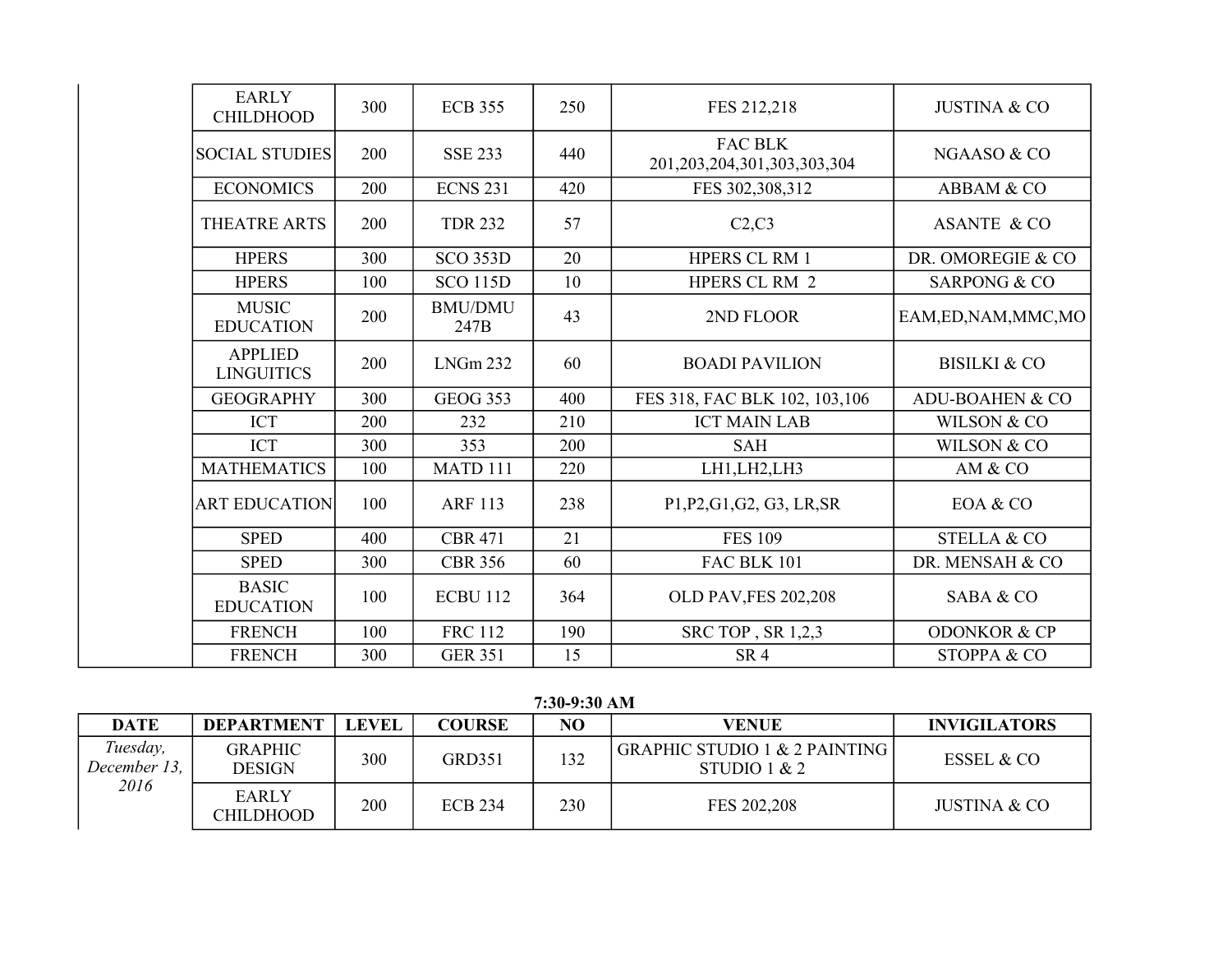| <b>SOCIAL STUDIES</b>            | 300 | <b>SSE 354</b>  | 340 | FAC BLK 201,203,204,301,303,303     | NGAASO & CO     |
|----------------------------------|-----|-----------------|-----|-------------------------------------|-----------------|
| <b>HPERS</b>                     | 200 | <b>SCO 234</b>  | 20  | HPERS CL $1 & 2$                    | DR. AGBEKO & CO |
| <b>MUSIC</b><br><b>EDUCATION</b> | 100 | MUE/BMU111      | 102 | 2ND FLOOR                           | JFA, EA, FAY    |
| <b>GEOGRAPHY</b>                 | 100 | GEOG 111        | 500 | FES 302, 308, 312, 318              | $A-B & CO$      |
| <b>ENGLISH</b>                   | 200 | $ENG$ 233D      | 200 | <b>SAH</b>                          | OKOH & CO       |
| <b>ICT</b>                       | 300 | 114             | 268 | SRC TOP, SR 1,2,3,4,5               | WILSON & CO     |
| <b>HEALTH ADMIN</b>              | 300 | <b>HAE 354</b>  | 26  | $BI$ <sub>B2</sub>                  | JACQULINE & CO  |
| <b>MATHEMATICS</b>               | 100 | MATD 113        | 220 | LH1, LH2, LH3                       | GA & CO         |
| PSY & CO                         | 400 | EGS 433         | 400 | <b>FES 102</b>                      | DANDY & CO      |
| <b>SPED</b>                      | 100 | <b>SEVU 111</b> | 30  | <b>FES 110</b>                      | DR. DOGBE & CO  |
| <b>BASIC</b><br><b>EDUCATION</b> | 200 | <b>ENB 231D</b> | 387 | OLD PAV, FAC BLK 101, 102, 103, 106 | SABA & CO       |
| <b>FRENCH</b>                    | 300 | <b>PFR 351</b>  | 175 | BS BLK 101,201,203,204              | AFARI & CO      |

|                          | 10.00-12.00 PM                   |              |                 |     |                                                     |                                        |  |  |  |  |  |
|--------------------------|----------------------------------|--------------|-----------------|-----|-----------------------------------------------------|----------------------------------------|--|--|--|--|--|
| <b>DATE</b>              | <b>DEPARTMENT</b>                | <b>LEVEL</b> | <b>COURSE</b>   | NO  | <b>VENUE</b>                                        | <b>INVIGILATORS</b>                    |  |  |  |  |  |
| Tuesday,<br>December 13. | <b>BUSINESS</b>                  | 100          | <b>BBA 122N</b> | 650 | BS BLK 101,201,202,203,301,GBLK<br>101,102,103,SR17 | <b>ASIEDU &amp; CO</b>                 |  |  |  |  |  |
| 2016                     | <b>EARLY</b><br><b>CHILDHOOD</b> | 100          | <b>ECB</b> 116  | 300 | FES 212,218                                         | <b>JUSTINA &amp; CO</b>                |  |  |  |  |  |
|                          | <b>HOME</b><br><b>ECONOMICS</b>  | 200          | <b>HEC 231</b>  | 130 | FAC BLK 403,404,406                                 | MS PAYIN & CO                          |  |  |  |  |  |
|                          | <b>ECONOMICS</b>                 | 300          | <b>ECNS 352</b> | 222 | FES 202,208                                         | ABBAM & CO                             |  |  |  |  |  |
|                          | <b>THEATRE ARTS</b>              | 200          | <b>TDR 233</b>  | 58  | C2,C3                                               | ASANTE & CO                            |  |  |  |  |  |
|                          | <b>HPERS</b>                     | 100          | <b>SCO 111D</b> | 20  | HPERS CL $1 & 2$                                    | PROF. PUFAA & CO                       |  |  |  |  |  |
|                          | <b>HPERS</b>                     | 100          | <b>SCO 111</b>  | 15  | HPERS CL $1 & 2$                                    | PROF. PUFAA & CO                       |  |  |  |  |  |
|                          | <b>MUSIC</b><br><b>EDUCATION</b> | 300          | <b>MUE 354</b>  | 66  | 2ND FLOOR                                           | HSK, AAM, MAA, CWK, EE<br>,EOA,JAA,SAA |  |  |  |  |  |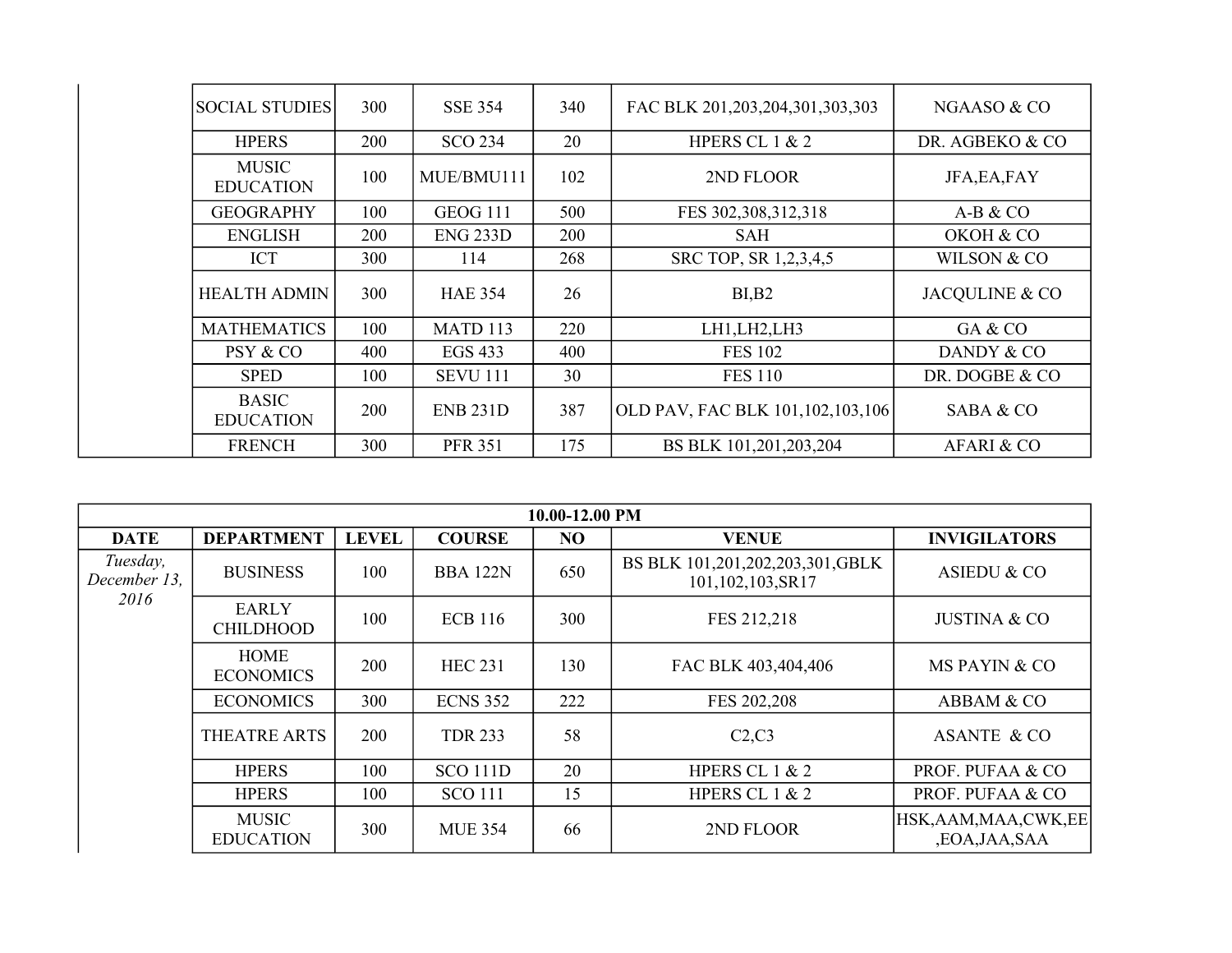| <b>APPLIED</b><br><b>LINGUITICS</b> | 200        | LNG 231D        | 400 | SAH, LH1, LH2, LH3         | BISILKI & CO          |
|-------------------------------------|------------|-----------------|-----|----------------------------|-----------------------|
| <b>ENGLISH</b>                      | 100        | <b>ENG 112D</b> | 250 | FAC BLK 101, 102, 103, 106 | OKOH & CO             |
| <b>ICT</b>                          | 300        | 352             | 180 | <b>ICT MAIN LAB</b>        | WILSON & CO           |
| HEALTH ADMIN                        | <b>200</b> | <b>HAE 231</b>  | 16  | BI, B2                     | JACQULINE & CO        |
| <b>ART EDUCATION</b>                | 100        | GPDU113t        | 235 | P1, P2, G1, G2, G3, TR, SR | EOA & CO              |
| <b>SPED</b>                         | 400        | <b>CBR 472</b>  | 21  | <b>FES 109</b>             | <b>ACHIE &amp; CO</b> |
| <b>BASIC</b><br><b>EDUCATION</b>    | 300        | <b>ECBU 352</b> | 363 | OLD PAV, FES 302,308       | SABA & CO             |
| <b>FRENCH</b>                       | 200        | FRC 231.2       | 230 | SR 1,2,3,4,5,6             | HETTEY & CO           |

**12:30-2:30 PM**

| <b>DATE</b>                      | <b>DEPARTMENT</b>                | <b>LEVEL</b> | <b>COURSE</b>            | N <sub>O</sub> | <b>VENUE</b>                                                      | <b>INVIGILATORS</b>      |
|----------------------------------|----------------------------------|--------------|--------------------------|----------------|-------------------------------------------------------------------|--------------------------|
| Tuesday,<br>December 13.<br>2016 | <b>BUSINESS</b>                  | 200          | <b>BBAd 232</b>          | 580            | <b>BS BLK</b><br>101,201,202,203,204,301,GBLK<br>101,102,103,SR17 | <b>ASIEDU &amp; CO</b>   |
|                                  | <b>GRAPHIC</b><br><b>DESIGN</b>  | 300          | <b>GRC 114</b>           | 150            | <b>GRAPHIC STUDIO 1 &amp; 2 PAINTING</b><br>STUDIO $1 & 2$        | <b>ESSEL &amp; CO</b>    |
|                                  | <b>EARLY</b><br><b>CHILDHOOD</b> | 300          | <b>ECB 352</b>           | 250            | FES 202,208                                                       | <b>JUSTINA &amp; CO</b>  |
|                                  | <b>SOCIAL STUDIES</b>            | 100          | <b>SSE 116</b>           | 450            | FAC BLK 301,303,304,401,402                                       | NGAASO & CO              |
|                                  | <b>HISTORY</b>                   | 100          | <b>HSTY 111</b>          | 250            | FES 212,218                                                       | <b>ANITHA &amp; CO</b>   |
|                                  | <b>HPERS</b>                     | 200          | <b>SCO 234D</b>          | 15             | <b>HPERS CL1</b>                                                  | DR JAFONG & CO           |
|                                  | <b>HPERS</b>                     | 300          | <b>SCO 356D</b>          | 20             | <b>HPERS CL 2</b>                                                 | MS. REGINA & CO          |
|                                  | <b>MUSIC</b><br><b>EDUCATION</b> | 300          | <b>MUE</b><br>354(SIGHT) | 66             | 2ND FLOOR                                                         | HSK, AAM, MAA            |
|                                  | <b>ENGLISH</b>                   | 200          | <b>ENG 231D</b>          | 300            | SAH,LH1,SR.17                                                     | <b>GHAMPSON &amp; CO</b> |
|                                  | <b>ICT</b>                       | 300          | 352                      | 180            | <b>ICT MAIN LAB</b>                                               | WILSON & CO              |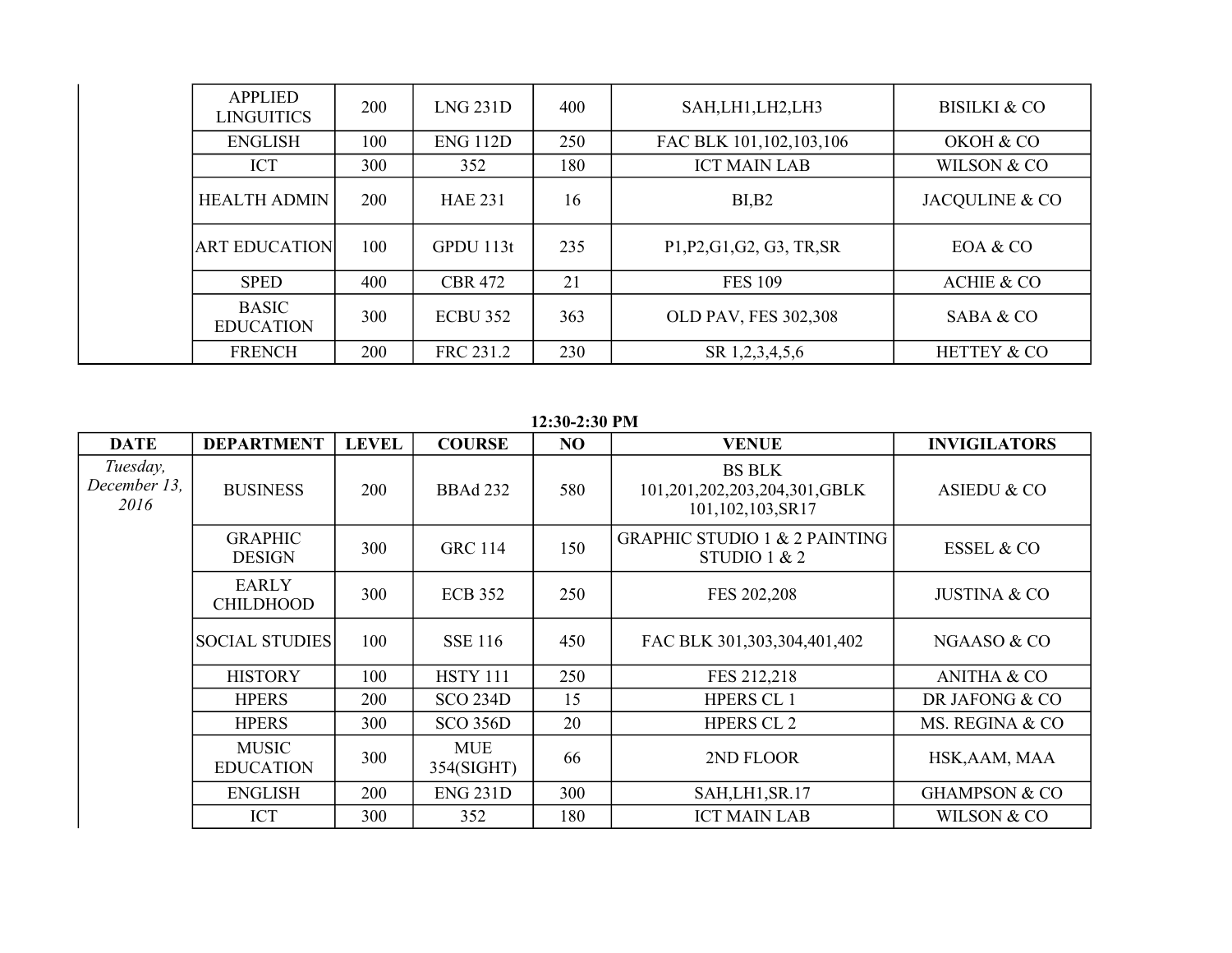| <b>HEALTH ADMIN</b>              | 400 | <b>HAE 475</b>   | 23  | BI, B2               | JACQULINE & CO         |
|----------------------------------|-----|------------------|-----|----------------------|------------------------|
| <b>MATHEMATICS</b>               | 300 | MATD 351         | 220 | LH2,LH3,LH4          | SKA & CO               |
| <b>SPED</b>                      | 100 | <b>SED 113 R</b> | 100 | FES 103,109          | FLO & CO               |
| PSY & CO                         | 300 | EGS 432          | 400 | <b>FES 102</b>       | DANDY & CO             |
| <b>SPED</b>                      | 300 | <b>CBR 355</b>   | 60  | FAC BLK 101          | <b>STELLA &amp; CO</b> |
| <b>BASIC</b><br><b>EDUCATION</b> | 200 | <b>GLB 231D</b>  | 387 | OLD PAV, FES 302,308 | SABA & CO              |
| <b>FRENCH</b>                    | 200 | FRC 231.2        | 230 | SR 1,2,3,4,5,6       | <b>HETTEY &amp; CO</b> |

## **3:00- 5:00 PM**

| <b>DATE</b>              | <b>DEPARTMENT</b>                   | <b>LEVEL</b> | <b>COURSE</b>   | NO  | <b>VENUE</b>                                             | <b>INVIGILATORS</b>        |
|--------------------------|-------------------------------------|--------------|-----------------|-----|----------------------------------------------------------|----------------------------|
| Tuesday,<br>December 13, | <b>BUSINESS</b>                     | 300          | <b>BBA 352</b>  | 560 | BS BLK 101,202,202,203, GBLK<br>101,102,103,SR17         | ASIEDU & CO                |
| 2016                     | <b>HPERS</b>                        | 200          | <b>PED 234</b>  | 120 | FAC BLK 101,102                                          | DR. AKUFFO & CO            |
|                          | <b>MUSIC</b><br><b>EDUCATION</b>    | 100          | <b>MUE 111</b>  | 29  | C <sub>4</sub>                                           | MMC, KA, NWP, SNO, SB      |
|                          | <b>APPLIED</b><br><b>LINGUITICS</b> | 100          | $LIT$ 11 $D$    | 450 | SAH,LH1,LH2,LH3                                          | <b>BISILKI &amp; CO</b>    |
|                          | <b>GEOGRAPHY</b>                    | 300          | <b>GEOG 353</b> | 400 | <b>FAC BLK</b><br>201, 202, 203, 207, 208, 301, 303, 304 | <b>ADU-BOAHEN &amp; CO</b> |
|                          | <b>ENGLISH</b>                      | 200          | <b>ENGP 244</b> | 75  | FAC BLK 103,106                                          | <b>DANIELS &amp; CO</b>    |
|                          | <b>ICT</b>                          | 300          | 352             | 180 | <b>ICT MAIN LAB</b>                                      | WILSON & CO                |
|                          | <b>ART EDUCATION</b>                | 100          | ATX/ARP/111     | 164 | P1, P2, G1, G2, G3, SR                                   | EOA & CO                   |
|                          | <b>ART EDUCATION</b>                | 100          | <b>TXG 114</b>  | 14  | TR                                                       | EOA & CO                   |
|                          | <b>SPED</b>                         | 300          | <b>SEV 351</b>  | 36  | <b>FES 110</b>                                           | DR DOGBE/ VICENT<br>&CO    |
|                          | <b>SPED</b>                         | 100          | <b>SEM 111R</b> | 100 | <b>FES 208</b>                                           | DR YEKPLE & CO             |
|                          | POLITICAL SCI                       | 300          | <b>POLI 353</b> | 350 | FES 202,212,218                                          | <b>AMANOR-LARTEY</b>       |
|                          | <b>BASIC</b><br><b>EDUCATION</b>    | 100          | <b>ENBu 111</b> | 364 | OLD PAV, FES 302,308                                     | SABA & CO                  |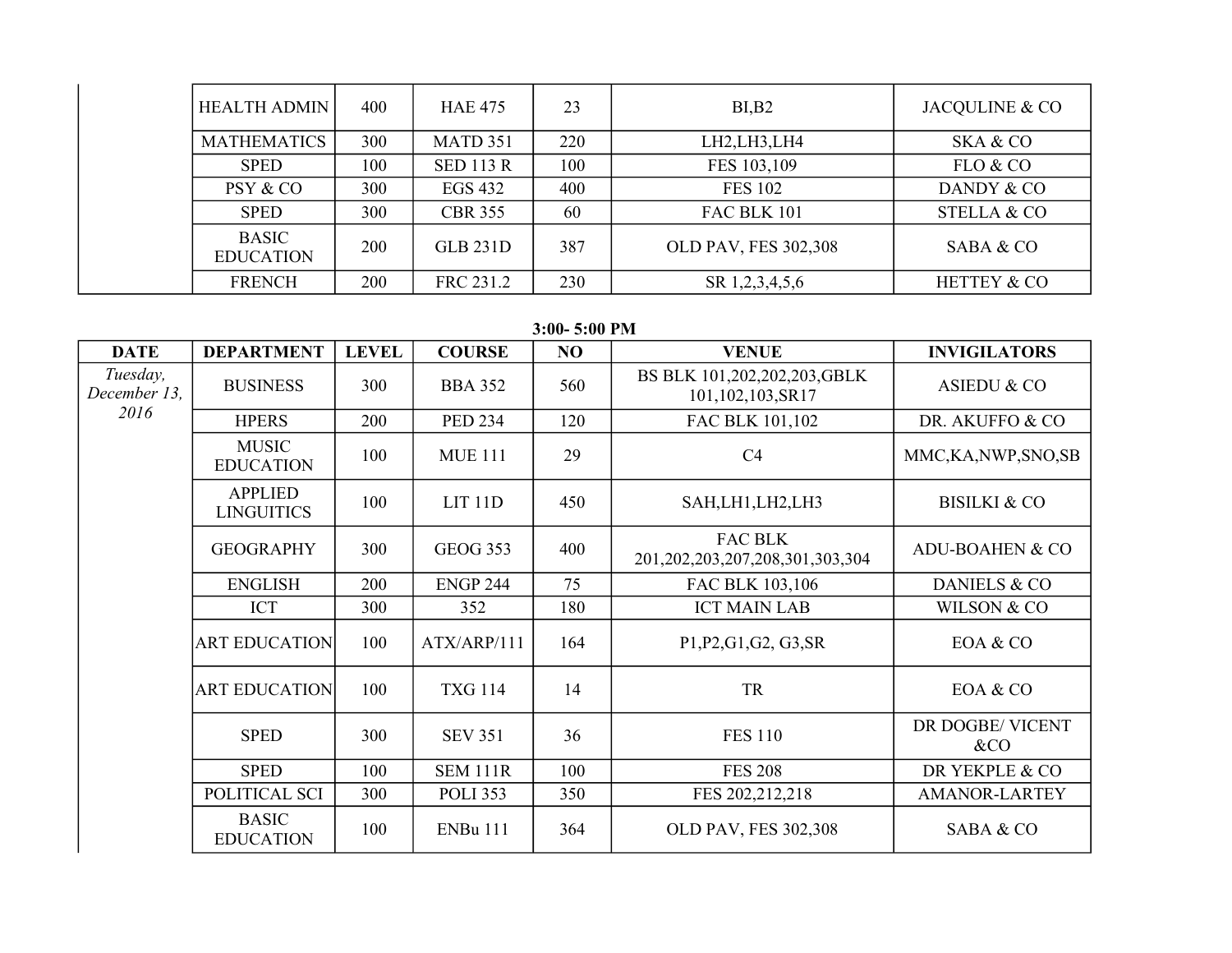|  | ∢N€<br>NЕ<br>. | 200 | FR <sub>0</sub><br>---- | 230<br>∠⊃∪ | SК | --<br>НF<br>$\cdots$ |
|--|----------------|-----|-------------------------|------------|----|----------------------|
|--|----------------|-----|-------------------------|------------|----|----------------------|

| <b>DATE</b>                | <b>DEPARTMENT</b>                | <b>LEVEL</b> | <b>COURSE</b>   | N <sub>O</sub> | <b>VENUE</b>                                             | <b>INVIGILATORS</b>                 |
|----------------------------|----------------------------------|--------------|-----------------|----------------|----------------------------------------------------------|-------------------------------------|
| Wednesday,<br>December 14, | <b>GRAPHIC</b><br><b>DESIGN</b>  | 200          | <b>GRD231</b>   | 132            | <b>GRAPHIC STUDIO 1 &amp; 2 PAINTING</b><br>STUDIO 1 & 2 | ESSEL & CO                          |
| 2016                       | <b>EARLY</b><br><b>CHILDHOOD</b> | 200          | <b>ECB 231</b>  | 230            | FES 202,208                                              | <b>JUSTINA &amp; CO</b>             |
|                            | THEATRE ARTS                     | 400          | <b>TFD 474</b>  | 10             | C2                                                       | <b>ASANTE &amp; CO</b>              |
|                            | THEATRE ARTS                     | 400          | <b>TEM 474</b>  | 21             | C <sub>3</sub>                                           | <b>ASANTE &amp; CO</b>              |
|                            | <b>HPERS</b>                     | 100          | <b>SCO112D</b>  | 5              | <b>HPERS</b>                                             | DR. OMOREGIE & CO                   |
|                            | <b>HPERS</b>                     | 200          | <b>SCO 233D</b> | 20             | <b>HPERS</b>                                             | DR. JATONG & CO                     |
|                            | <b>MUSIC</b><br><b>EDUCATION</b> | 300          | <b>BMU 351</b>  | 32             | C <sub>4</sub>                                           | EOA, JFA, SEA                       |
|                            | <b>MUSIC</b><br><b>EDUCATION</b> | 200          | <b>MUE 231</b>  | 97             | 2ND FLOOR                                                | EAM, JAA, NWP, KA, MO<br><b>EEN</b> |
|                            | <b>ENGLISH</b>                   | 300          | <b>ENG 354</b>  | 240            | SAH, SRC TOP                                             | <b>BOACHIE &amp; CO</b>             |
|                            | <b>ICT</b>                       | 100          | 111             | 180            | <b>ICT MAIN LAB</b>                                      | WILSON & CO                         |
|                            | <b>HEALTH ADMIN</b>              | 100          | <b>HAE 113</b>  | 21             | BI, B2                                                   | JACQUELINE & CO                     |
|                            | <b>INTEGRATED SCI</b>            | 300          | <b>PSC 352</b>  | 300            | LH1, LH2, LH3, LH4                                       | <b>ACQUAYE &amp; CO</b>             |
|                            | POLITICAL SCI                    | 300          | <b>POLI 352</b> | 350            | FES 122,218,318                                          | <b>AMANOR-LARTEY</b>                |
|                            | PSY & CO                         | 400          | <b>EGS 432</b>  | 400            | <b>FES 101</b>                                           | DANDY & CO                          |
|                            | <b>SPED</b>                      | 200          | <b>PSE 231</b>  | 100            | <b>FES 212</b>                                           | DR. OPPONG & CO                     |
|                            | <b>BASIC</b><br><b>EDUCATION</b> | 300          | <b>ENB 352D</b> | 363            | OLD PAV, FES 302,308                                     | SABA & CO                           |

**7:30-9:30 AM**

**10:00-12:00PM**

| <b>DATE</b> | DEPARTMENT   LEVEL | <b>COURSE</b> | <b>VENUE</b> | <b>INVIGILATORS</b> |
|-------------|--------------------|---------------|--------------|---------------------|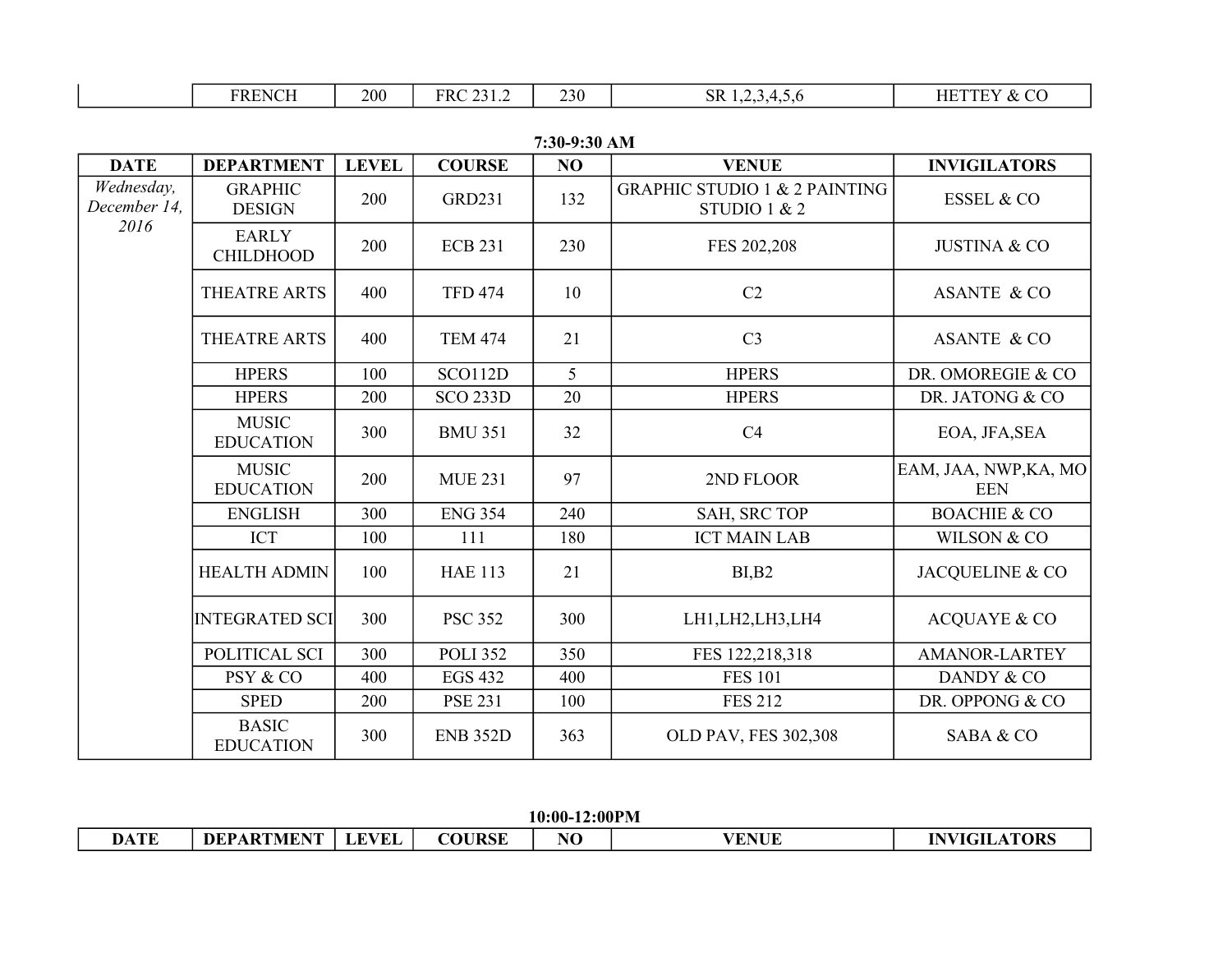| Wednesday,<br>December 14,<br>2016 | <b>BUSINESS</b>                  | 100 | <b>BBA 113</b>  | 650            | <b>BS BLK</b><br>101,201,202,203,204,301,GBLK<br>101,102,103,SR17 | <b>ASIEDU &amp; CO</b>          |
|------------------------------------|----------------------------------|-----|-----------------|----------------|-------------------------------------------------------------------|---------------------------------|
|                                    | <b>EARLY</b><br><b>CHILDHOOD</b> | 300 | <b>ECB 351</b>  | 230            | FES 212,218                                                       | <b>JUSTINA &amp; CO</b>         |
|                                    | <b>SOCIAL STUDIES</b>            | 200 | PSSCU232        | 330            | FAC BLK 201,203,204,301,304                                       | NGAASO & CO                     |
|                                    | <b>HISTORY</b>                   | 200 | <b>HSTY 236</b> | 200            | FAC BLK 403,404,406                                               | <b>ANITHA &amp; CO</b>          |
|                                    | THEATRE ARTS                     | 400 | <b>TTT 474</b>  | $\overline{7}$ | C <sub>3</sub>                                                    | <b>ASANTE &amp; CO</b>          |
|                                    | THEATRE ARTS                     | 400 | <b>TPW 474</b>  | 6              | C <sub>2</sub>                                                    | ASANTE & CO                     |
|                                    | <b>HPERS</b>                     | 300 | <b>PED 352</b>  | 120            | FAC BLK 101,102                                                   | DR. OMOREGIE & CO               |
|                                    | <b>MUSIC</b><br><b>EDUCATION</b> | 200 | DMU/BMUS23      | 43             | 2ND FLOOR                                                         | GAM, MOO, MMC, EEN, M<br>GA, SB |
|                                    | <b>GEOGRAPHY</b>                 | 300 | <b>GEOG 355</b> | 120            | FAC BLK 103,106                                                   | <b>ADU-BOAHEN &amp; CO</b>      |
|                                    | <b>ENGLISH</b>                   | 200 | <b>ENGP 242</b> | 75             | <b>SRC TOP</b>                                                    | <b>GHAMPSON &amp; CO</b>        |
|                                    | <b>ICT</b>                       | 100 | 111             | 180            | <b>ICT MAIN LAB</b>                                               | WILSON & CO                     |
|                                    | <b>HEALTH ADMIN</b>              | 300 | <b>HAS 351</b>  | 26             | BI, B2                                                            | JACQUELINE & CO                 |
|                                    | <b>PHYSICS</b>                   | 200 | <b>PHY 231</b>  | 72             | LH2                                                               | <b>SAMLAFO &amp; CO</b>         |
|                                    | <b>MATHEMATICS</b>               | 100 | ICTD 111        | 220            | SAH, LH1                                                          | JA & CO                         |
|                                    | <b>ART EDUCATION</b>             | 200 | <b>ARG 231</b>  | 127            | P1, P2, G1, G2, G3, SR                                            | EOA & CO                        |
|                                    | <b>ART EDUCATION</b>             | 100 | <b>TXT 111</b>  | 14             | <b>TR</b>                                                         | EOA & CO                        |
|                                    | <b>SPED</b>                      | 200 | <b>SEM 231</b>  | 90             | <b>FES 202</b>                                                    | <b>EMEMEFA &amp; CO</b>         |
|                                    | <b>SPED</b>                      | 200 | <b>CBR 231</b>  | 98             | FAC 401, 402                                                      | <b>STELLA &amp; CO</b>          |
|                                    | <b>BASIC</b><br><b>EDUCATION</b> | 100 | <b>ISB 111D</b> | 364            | OLD PAV, FES 302,308                                              | SABA & CO                       |
|                                    | <b>FRENCH</b>                    | 200 | FRC 231.1       | 230            | LH3, LH4, SR 1, 2, 3, 4, 5, 6                                     | HETTEY & CO                     |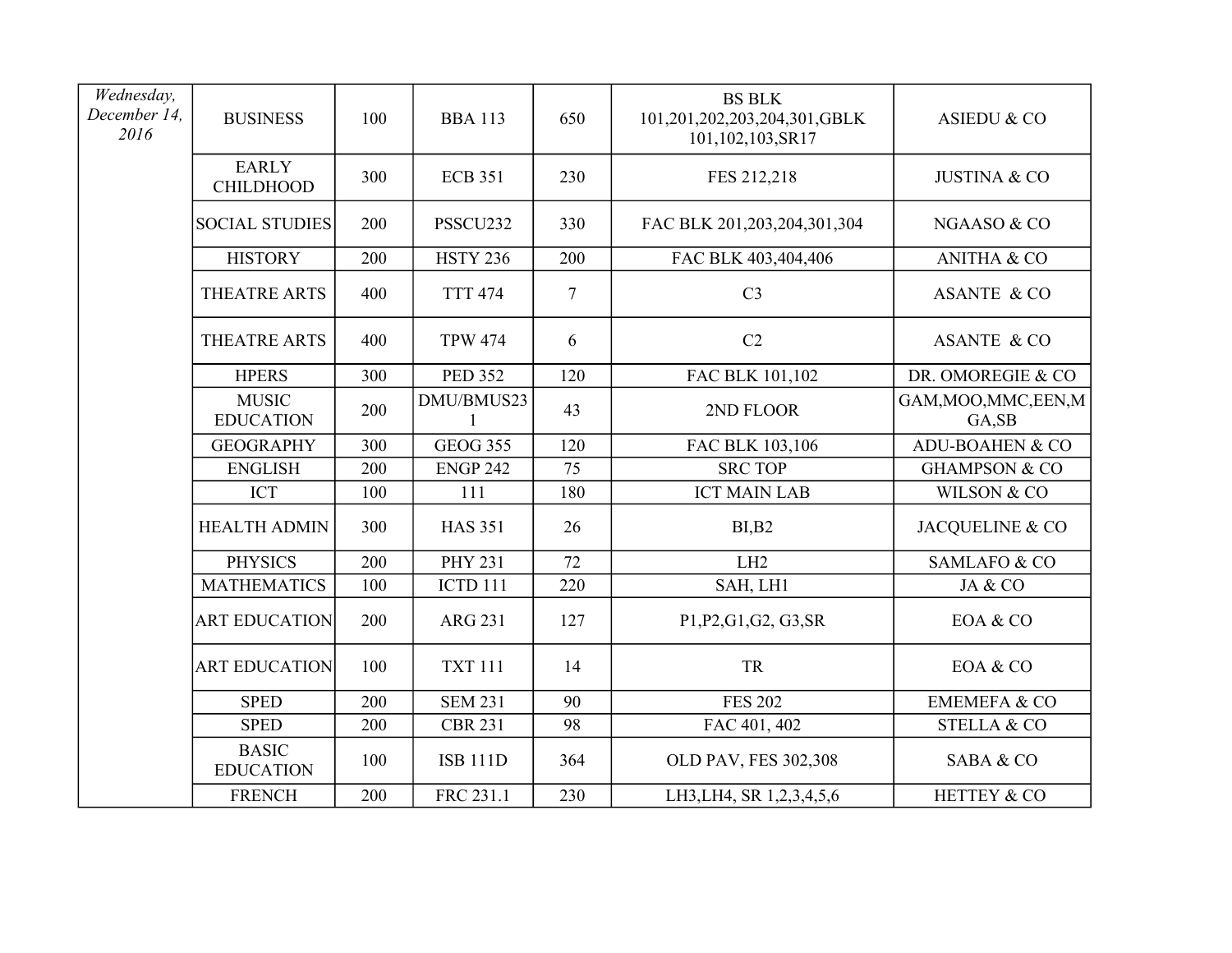| <b>DATE</b>                        | <b>DEPARTMENT</b>                | <b>LEVEL</b> | <b>COURSE</b>   | NO  | <b>VENUE</b>                                                      | <b>INVIGILATORS</b>           |
|------------------------------------|----------------------------------|--------------|-----------------|-----|-------------------------------------------------------------------|-------------------------------|
| Wednesday,<br>December 14,<br>2016 | <b>BUSINESS</b>                  | 200          | <b>BBAd</b>     | 580 | <b>BS BLK</b><br>101,201,202,203,204,301,GBLK<br>101,102,103,SR17 | <b>ASIEDU &amp; CO</b>        |
|                                    | <b>EARLY</b><br><b>CHILDHOOD</b> | 200          | <b>ECB 111</b>  | 230 | FES 202,208                                                       | <b>JUSTINA &amp; CO</b>       |
|                                    | <b>HOME</b><br><b>ECONOMICS</b>  | 100          | <b>HEC 112H</b> | 130 | FAC BLK 201,202,203                                               | <b>PROF.AMUBOADE &amp; CO</b> |
|                                    | THEATRE ARTS                     | 100          | <b>ARF 112</b>  | 57  | C2, C3                                                            | <b>ASANTE &amp; CO</b>        |
|                                    | <b>HPERS</b>                     | 100          | <b>SCO 115</b>  | 20  | <b>HPERS CL1</b>                                                  | DR. AGBEKO & CO               |
|                                    | <b>HPERS</b>                     | 200          | <b>SCO 355D</b> | 15  | <b>HPERS CL 2</b>                                                 | DR. JATONG & CO               |
|                                    | <b>APPLIED</b><br>LINGUISTICS300 | 300          | LNGm352         | 12  | SR <sub>6</sub>                                                   | <b>BISILKI &amp; CO</b>       |
|                                    | <b>ENGLISH</b>                   | 100          | <b>ENG 111D</b> | 150 | SRC TOP & BOADI PAVILION                                          | JOHNSON & CO                  |
|                                    | <b>ICT</b>                       | 100          | 111             | 180 | <b>ICT MAIN LAB</b>                                               | WILSON & CO                   |
|                                    | <b>BIOLOGY</b>                   | 200          | <b>BIO 231</b>  | 170 | LH3,LH4                                                           | <b>ACQUAYE &amp; CO</b>       |
|                                    | <b>HEALTH ADMIN</b>              | 400          | <b>HAE 474</b>  | 23  | B1,B2                                                             | JACQUELINE & CO               |
|                                    | <b>ART EDUCATION</b>             | 100          | <b>ARF 112</b>  | 46  | P1, P2, SR, LR                                                    | EOA & CO                      |
|                                    | <b>ART EDUCATION</b>             | 100          | <b>TXT 113</b>  | 14  | <b>TR</b>                                                         | EOA & CO                      |
|                                    | PSY & EDU                        | 300          | <b>PGS 411</b>  | 45  | <b>FES 102</b>                                                    | DANDY & CO                    |
|                                    | <b>SPED</b>                      | 300          | <b>CBR 351</b>  | 60  | <b>FES 212</b>                                                    | RHODA & CO                    |
|                                    | <b>BASIC</b><br><b>EDUCATION</b> | 200          | GPD 233DBa      | 387 | OLD PAV, FES 302,308                                              | SABA & CO                     |
|                                    | <b>FRENCH</b>                    | 300          | FRC 351.1       | 180 | <b>SAH, SRC 1,2</b>                                               | AMUZU & CO                    |
|                                    | <b>FRENCH</b>                    | 100          | <b>GER</b>      | 45  | SR 3,4,5                                                          | <b>JUNKE R &amp; CO</b>       |

**12:30-2:30 PM**

**3:00-5:00 PM**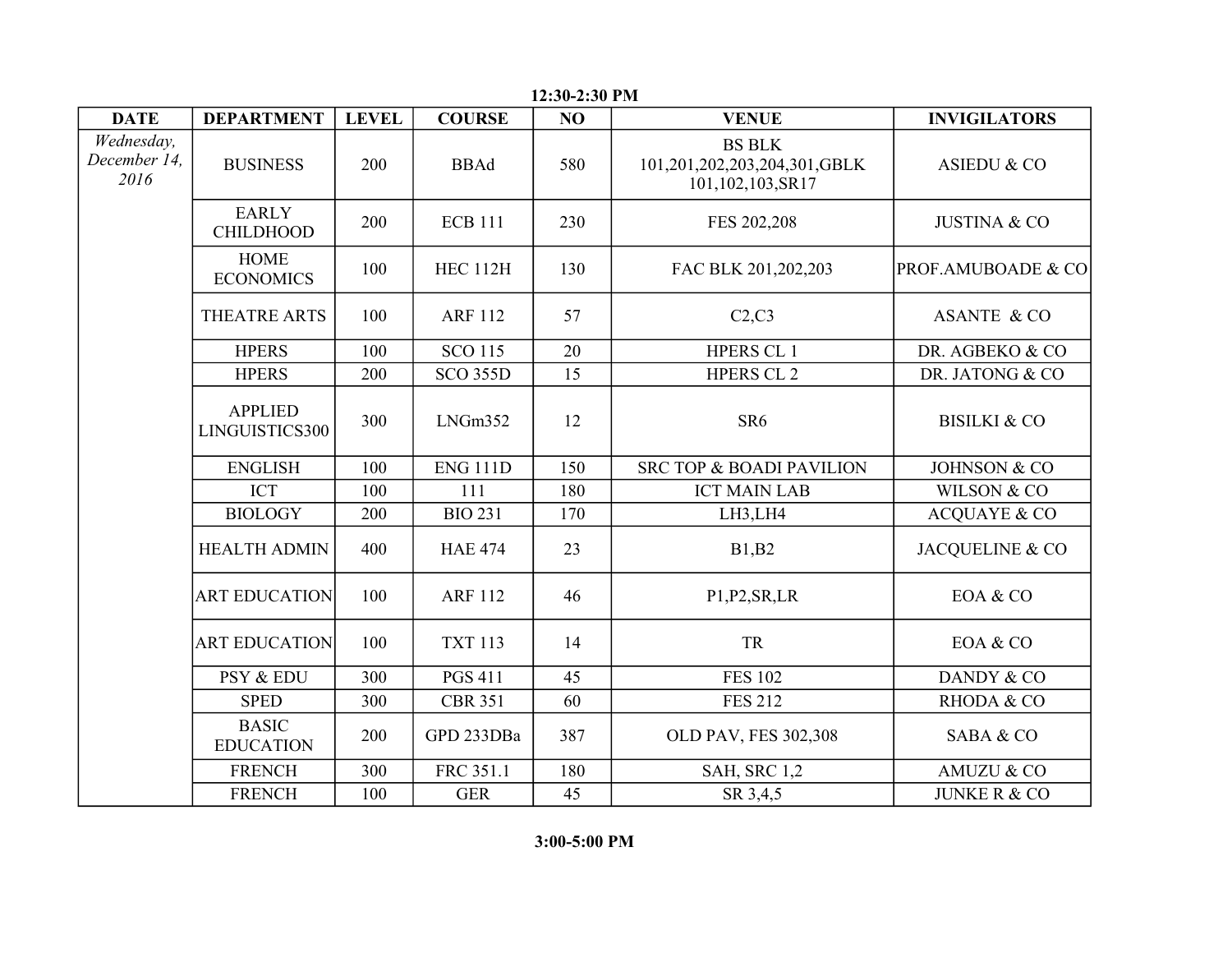| <b>DATE</b>                | <b>DEPARTMENT</b>                | <b>LEVEL</b> | <b>COURSE</b>   | NO  | <b>VENUE</b>                                              | <b>INVIGILATORS</b>      |
|----------------------------|----------------------------------|--------------|-----------------|-----|-----------------------------------------------------------|--------------------------|
| Wednesday,<br>December 14, | <b>BUSINESS</b>                  | 300          | <b>ACN 351</b>  | 360 | BS BLK 101,201,203,204,301,GBLK<br>101,102,103,SR17       | <b>ASEIDU &amp; CO</b>   |
| 2016                       | <b>BUSINESS</b>                  | 300          | <b>HRM 351</b>  | 200 |                                                           | <b>ASEIDU &amp; CO</b>   |
|                            | <b>GRAPHIC</b><br><b>DESIGN</b>  | 100          | <b>GRDC 112</b> | 150 | <b>GRAPHICS STUDIO 1 &amp; 2</b><br>PAINTING STUDIO 1 & 2 | <b>ESSEL &amp; CO</b>    |
|                            | <b>EARLY</b><br><b>CHILDHOOD</b> | 200          | <b>ECB 235</b>  | 230 | FES 212,218                                               | <b>JUSTINA &amp; CO</b>  |
|                            | <b>SOCIAL STUDIES</b>            | 300          | <b>PSS U351</b> | 320 | FAC BLK 301,303,401,402,404                               | NGAASO & CO              |
|                            | <b>HOME</b><br><b>ECONOMICS</b>  | 300          | <b>HEC 353</b>  | 140 | FAC BLK 201,202,203                                       | MS ACKAH & CO            |
|                            | <b>HPERS</b>                     | 200          | <b>SCO 235</b>  | 20  | HPERS CL RM 1 & 2                                         | DR. OMOREGIE & CO        |
|                            | <b>MUSIC</b><br><b>EDUCATION</b> | 300          | <b>MUE 355</b>  | 66  | 2ND FOOR                                                  | SA, MA, SVA, NAM, FAY    |
|                            | <b>ICT</b>                       | 100          | 111             | 180 | <b>ICT MAIN LAB</b>                                       | WILSON & CO              |
|                            | <b>INTEGRATED SCI</b>            | 100          | <b>ISC 111</b>  | 230 | LH1, LH2, LH3, LH4                                        | <b>ACQUAYE &amp; CO</b>  |
|                            | <b>MATHEMATICS</b>               | 300          | <b>EDP 351</b>  | 220 | SAH, SRC TOP                                              | <b>CKA &amp; CO</b>      |
|                            | <b>SPED</b>                      | 100          | <b>CBR 113</b>  | 145 | <b>FES 312</b>                                            | DR. YEKPLE & CO          |
|                            | <b>SPED</b>                      | 300          | <b>SEM 351</b>  | 90  | <b>FES 202</b>                                            | <b>FLORENCE &amp; CO</b> |
|                            | <b>BASIC</b><br><b>EDUCATION</b> | 100          | MAB111D         | 364 | OLD PAV, FES 302,308                                      | SABA & CO                |

**7:30-9:30 AM**

| <b>DATE</b>                         | <b>DEPARTMENT</b> | <b>LEVEL</b> | <b>COURSE</b>  | NO | <b>VENUE</b> | <b>INVIGILATORS</b>    |
|-------------------------------------|-------------------|--------------|----------------|----|--------------|------------------------|
| Thursday,<br>December 15,<br>$2017$ | GRAPHIC<br>DESIGN | 300          | <b>GRD 353</b> |    |              | <b>ESSEL</b><br>. & CO |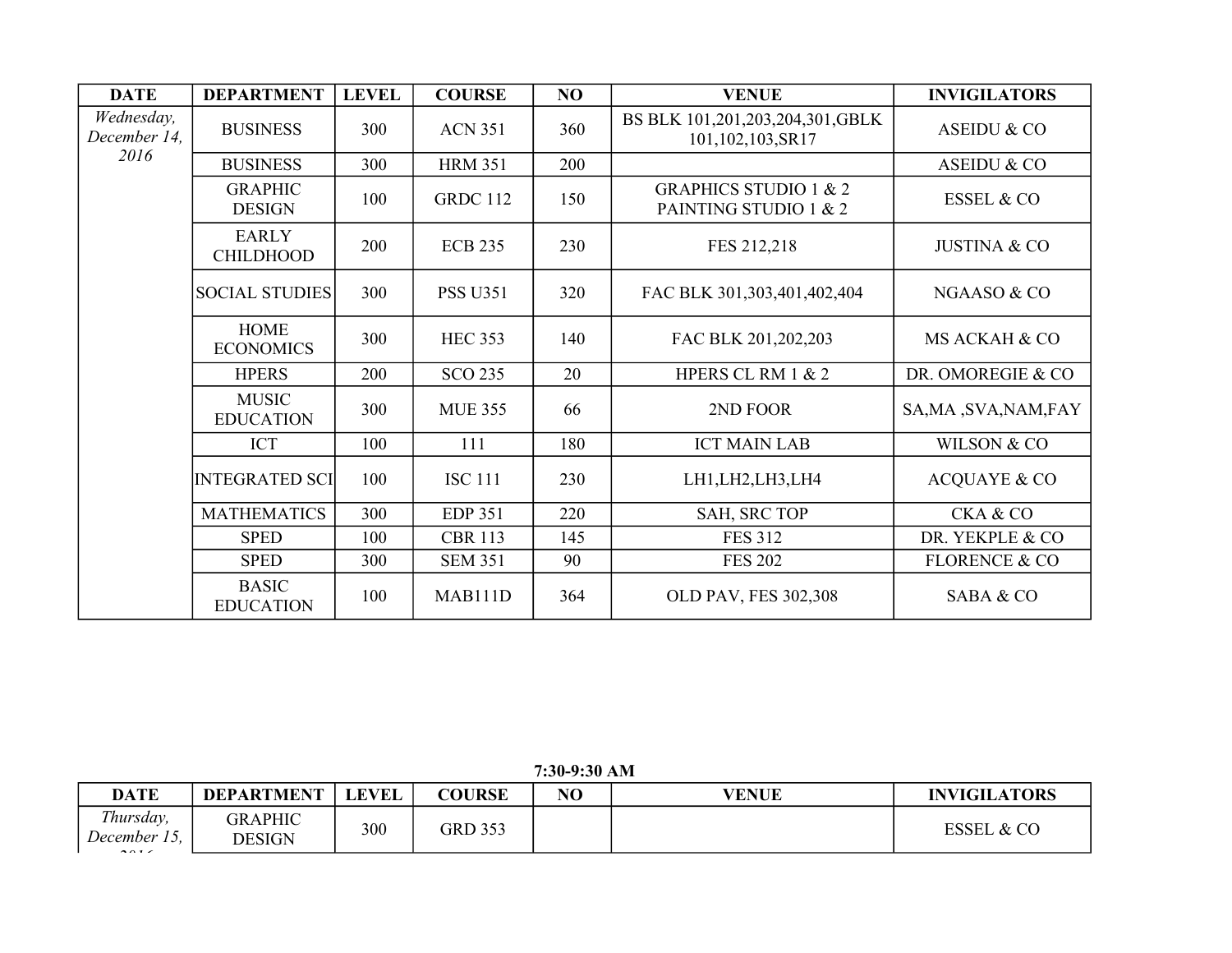| <b>EARLY</b><br><b>CHILDHOOD</b>     | 200 | <b>ECB 237</b>  | 230 | FES 202,208                                                                               | <b>JUSTINA &amp; CO</b> |
|--------------------------------------|-----|-----------------|-----|-------------------------------------------------------------------------------------------|-------------------------|
| <b>HISTORY</b>                       | 100 | HSTY 113e       | 250 | FES 212,218                                                                               | <b>ANITHA &amp; CO</b>  |
| THEATRE ARTS                         | 200 | <b>TDR 235</b>  | 58  | C2, C3                                                                                    | <b>ASANTE &amp; CO</b>  |
| <b>HPERS</b>                         | 100 | SCO 113/113D    | 20  | HPERS CL RM 1                                                                             | PROF. PUFAA & CO        |
| <b>HPERS</b>                         | 200 | <b>SCO 357D</b> | 20  | HPERS CL RM 2                                                                             | DR. AKUFFO & CO         |
| <b>HPERS</b>                         | 300 | SCO 231/231D    | 20  | M. PHIL CL. RM                                                                            | MR SEBU & CO            |
| <b>MUSIC</b><br><b>EDUCATION</b>     | 100 | <b>TDR112</b>   | 131 | 2ND FOOR                                                                                  | EOA, EE, SEA, SVA       |
| <b>APPLIED</b><br><b>LINGUISTICS</b> | 100 | LNGm112         |     | LH1                                                                                       | <b>BISILKI &amp; CO</b> |
| <b>GEOGRAPHY</b>                     | 200 | <b>GEOG 231</b> | 850 | <b>FAC BLK</b><br>101,102,103,106,201,202,203,207,208,3<br>01,303,304,305,307,401,402,403 | ADU-BOAHEN & CO         |
| <b>ENGLISH</b>                       | 300 | <b>PEN 351</b>  | 240 | SAH, SR15                                                                                 | DEBRAH & CO             |
| <b>ICT</b>                           | 300 | 354             | 200 | SRC TOP, BOADI PAV, SR1,2,3,4,5                                                           | WILSON & CO             |
| <b>CHEMISTRY</b>                     | 300 | <b>CHE 351</b>  | 46  | LH1                                                                                       | <b>SAMLAFO &amp; CO</b> |
| <b>PHYSICS</b>                       | 300 | <b>PHY 351</b>  | 33  | LH2                                                                                       | <b>SAMLAFO &amp; CO</b> |
| <b>HEALTH ADMIN</b>                  | 100 | <b>HAE 111</b>  | 21  | B1,B2                                                                                     | JACQUELINE & CO         |
| POLITICAL SCI                        | 300 | <b>POLI 354</b> | 120 | FES 110,114,122                                                                           | <b>AMANOR-LARTEY</b>    |
| POLITICAL SCI                        | 300 | <b>POLI 358</b> | 20  | <b>FES 114</b>                                                                            | <b>AMANOR-LARTEY</b>    |
| POLITICAL SCI                        | 300 | <b>POLI 355</b> | 20  | <b>FES 110</b>                                                                            | <b>AMANOR-LARTEY</b>    |
| POLITICAL SCI                        | 300 | <b>POLI 356</b> | 100 | FES 318,                                                                                  | <b>AMANOR-LARTEY</b>    |
| PSY & EDU                            | 400 | <b>EGS 412</b>  | 45  | <b>FES 102</b>                                                                            | DANDY & CO              |
| <b>SPED</b>                          | 400 | <b>CBR 473</b>  | 21  | <b>FES 109</b>                                                                            | <b>STELLA &amp; CO</b>  |
| <b>BASIC</b><br><b>EDUCATION</b>     | 300 | <b>ISB 351D</b> | 363 | OLD PAV, FES 302,308                                                                      | SABA & CO               |

*2016*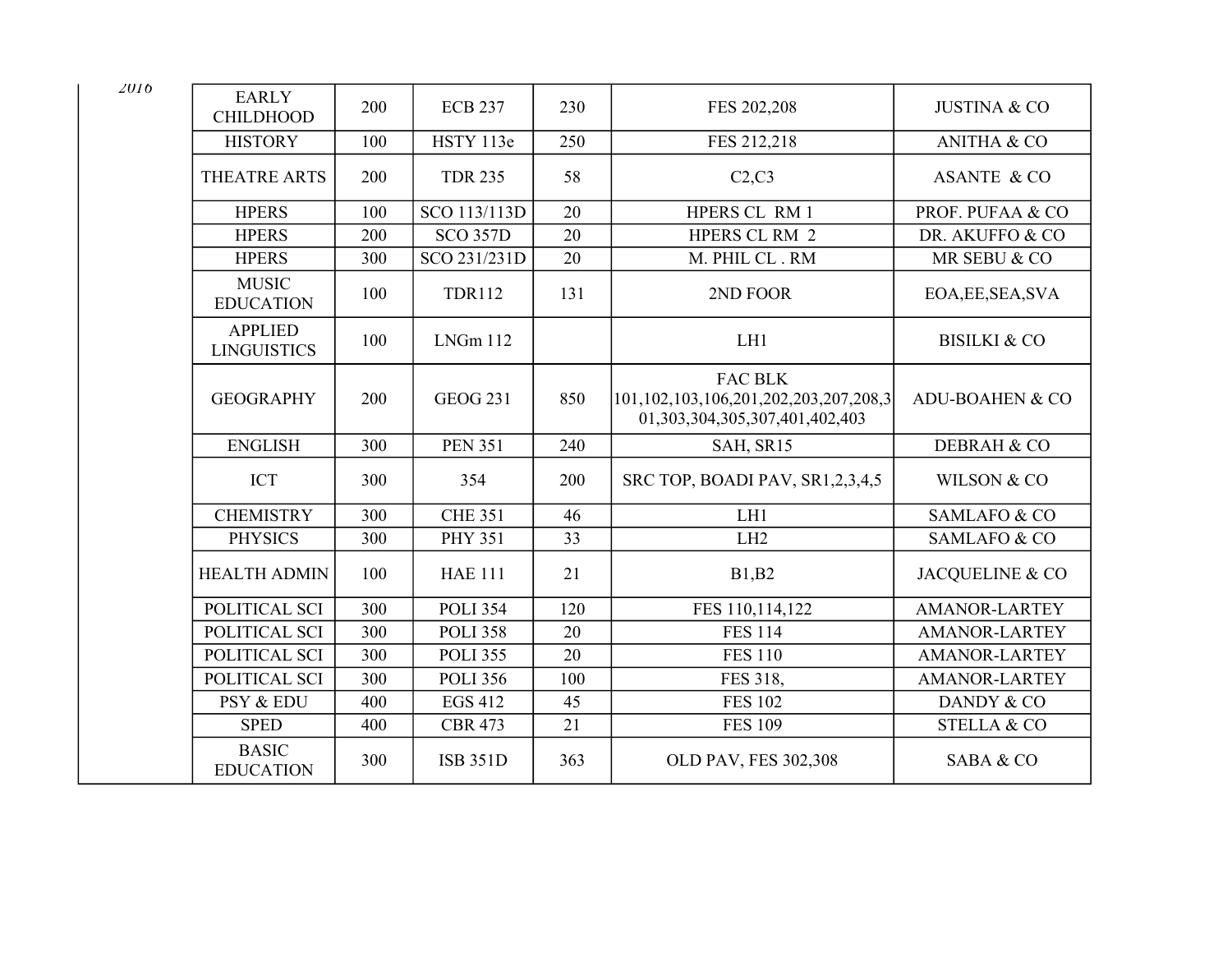| <b>DATE</b>                       | <b>DEPARTMENT</b>                | <b>LEVEL</b> | <b>COURSE</b>      | NO  | <b>VENUE</b>                                                      | <b>INVIGILATORS</b>     |
|-----------------------------------|----------------------------------|--------------|--------------------|-----|-------------------------------------------------------------------|-------------------------|
| Thursday,<br>December 15,<br>2016 | <b>BUSINESS</b>                  | 100          | <b>BBA 114N</b>    | 650 | <b>BS BLK</b><br>101,201,202,203,204,301,GBLK<br>101,102,103,SR17 | <b>ASIEDU &amp; CO</b>  |
|                                   | <b>EARLY</b><br><b>CHILDHOOD</b> | 300          | <b>ECB354</b>      | 250 | FES 212,218                                                       | <b>JUSTINA &amp; CO</b> |
|                                   | <b>ECONOMICS</b>                 | 100          | <b>ECNS 112</b>    | 440 | FES 202,208,302,308                                               | ABBAM & CO              |
|                                   | <b>THEATRE ARTS</b>              | 400          | <b>TDT 474</b>     | 5   | C <sub>3</sub>                                                    | <b>ASANTE &amp; CO</b>  |
|                                   | THEATRE ARTS                     | 400          | <b>TAC 474</b>     | 8   | C <sub>4</sub>                                                    | <b>ASANTE &amp; CO</b>  |
|                                   | <b>HPERS</b>                     | 200          | <b>PED 233</b>     | 120 | FAC BLK 101,102                                                   | DR. AGBEKO &CO          |
|                                   | <b>MUSIC</b><br><b>EDUCATION</b> | 300          | <b>BMUS 247C</b>   | 32  | C4                                                                | MMC,HSK,OTJ,WM          |
|                                   | <b>ENGLISH</b>                   | 300          | <b>GPD 351</b>     | 180 | <b>SAH</b>                                                        | OFORI-YEBOAH & CO       |
|                                   | <b>ICT</b>                       | 200          | 234                | 210 | <b>ICT MAIN LAB</b>                                               | WILSON & CO             |
|                                   | <b>CHEMISTRY</b>                 | 100          | CHE112C<br>&ISC116 | 215 | LH1, LH2, LH3                                                     | SAMLAFO & CO            |
|                                   |                                  | 200          | <b>HAE 232</b>     | 16  | B1,B2                                                             | JACQUELINE & CO         |
|                                   | <b>ART EDUCATION</b>             | 100          | ARC/ARS 111        | 143 | P1, P2, LR, SR, G1, G2                                            | EOA & CO                |
|                                   | <b>ART EDUCATION</b>             | 100          | <b>ARF 112</b>     | 14  | TR                                                                | EOA & CO                |
|                                   | POLITICAL SCI                    | 300          | <b>POLI 359</b>    | 120 | <b>FES 318</b>                                                    | <b>AMANOR-LARTEY</b>    |
|                                   | <b>SPED</b>                      | 300          | <b>SEC 351</b>     | 90  | <b>FES 312</b>                                                    | MR ACHIE & CO           |
|                                   | <b>BASIC</b><br><b>EDUCATION</b> | 200          | <b>PEB 231D</b>    | 387 | OLD PAV, FAC BLK 201,203,207,208                                  | SABA & CO               |
|                                   | <b>FRENCH</b>                    | 100          | FRC 111.1          | 205 | SRC TOP, BOADI PAVILION, SR1,<br>2,4,5,6                          |                         |
|                                   | <b>FRENCH</b>                    | 300          | <b>GER 352</b>     | 15  | SR <sub>3</sub>                                                   |                         |

**10:00-12:00 PM**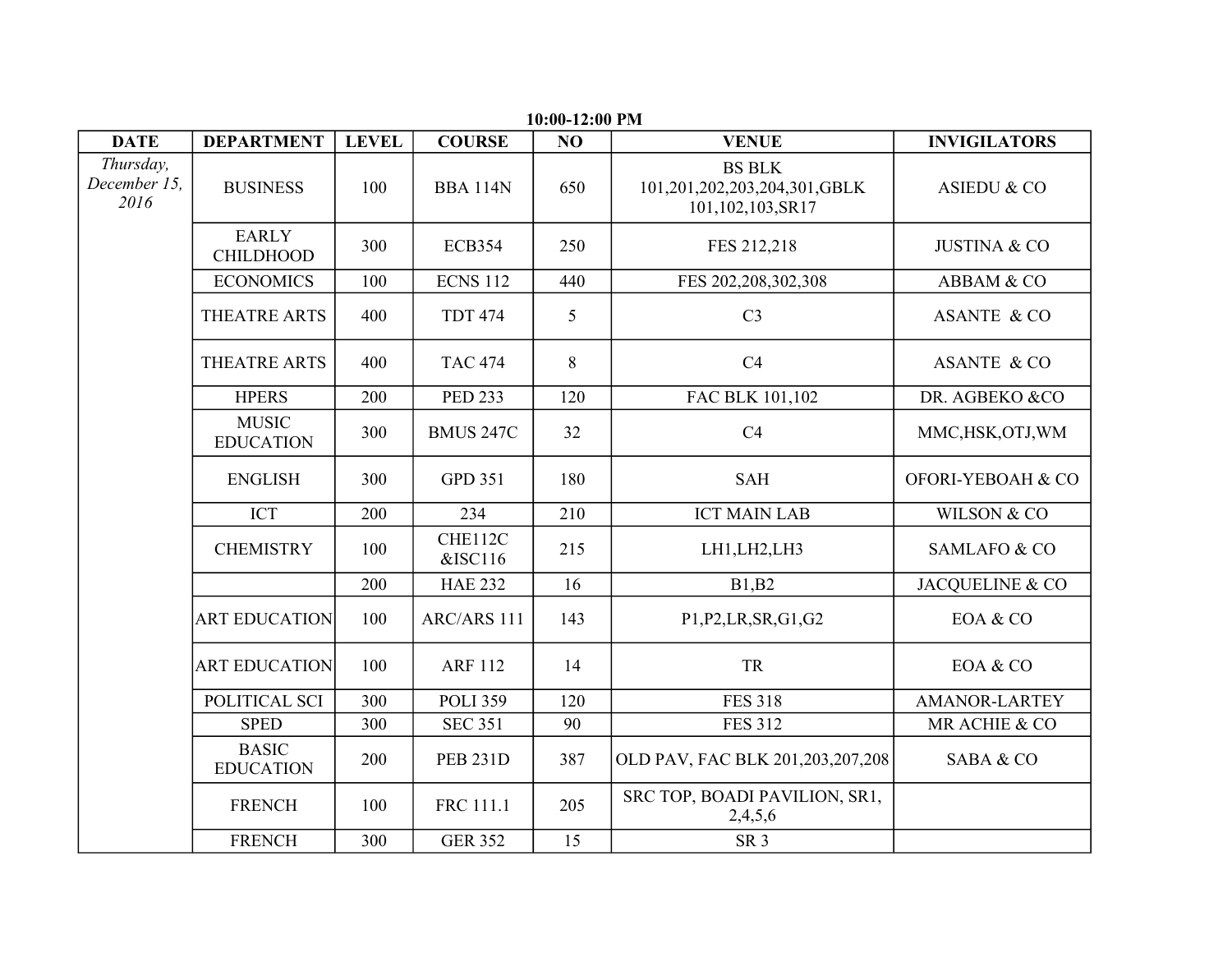| <b>DATE</b>               | <b>DEPARTMENT</b>                | <b>LEVEL</b> | <b>COURSE</b>   | N <sub>O</sub> | <b>VENUE</b>                                             | <b>INVIGILATORS</b>                       |
|---------------------------|----------------------------------|--------------|-----------------|----------------|----------------------------------------------------------|-------------------------------------------|
| Thursday,<br>December 15, | <b>BUSINESS</b>                  | 200          | <b>BBA 234</b>  | 580            | BS BLK 101,201,203,204,301,GBLK<br>101,102,103,SR17      | <b>ASIEDU &amp; CO</b>                    |
| 2016                      | <b>GRAPHIC</b><br><b>DESIGN</b>  | 200          | <b>GRD 234</b>  | 132            | <b>GRAPHIC STUDIO 1 &amp; 2 PAINTING</b><br>STUDIO 1 & 2 | <b>ESSEL &amp; CO</b>                     |
|                           | <b>EARLY</b><br><b>CHILDHOOD</b> | 100          | <b>ECB 115</b>  | 300            | FES 202,208                                              | <b>JUSTINA &amp; CO</b>                   |
|                           | <b>SOCIAL STUDIES</b>            | 300          | <b>ESS 353</b>  | 170            | FAC BLK 301,303                                          | NGAASO & CO                               |
|                           | <b>HOME</b><br><b>ECONOMICS</b>  | 200          | <b>HEC 232</b>  | 130            | <b>OLD PAVILION</b>                                      | MS QUARCOO & CO                           |
|                           | <b>ECONOMICS</b>                 | 300          | EDP 351Dec      | 222            | FES 312,318                                              | ABBAM & CO                                |
|                           | <b>THEATRE ARTS</b>              | 100          | <b>IDR 112</b>  | 57             | <b>AMU THEATRE</b>                                       | <b>ASANTE &amp; CO</b>                    |
|                           | <b>HPERS</b>                     | 300          | <b>PED 353</b>  | 120            | FAC BLK 101,102                                          | DR. OMOREGIE & CO                         |
|                           | <b>MUSIC</b><br><b>EDUCATION</b> | 100          | <b>MUE 113</b>  | 131            | 2ND FLOOR                                                | JFA, MA,<br>SAA, MGA, SNO, KA, MMC<br>,EA |
|                           | <b>APPLIED</b><br>LINGUISTICS300 | 300          | <b>LNGm 351</b> | 12             | SR <sub>6</sub>                                          | <b>BISILKI &amp; CO</b>                   |
|                           | <b>ENGLISH</b>                   | 200          | <b>ENGP</b>     | 75             | FAC BLK 201, 202                                         | R. W & CO                                 |
|                           | <b>ICT</b>                       | 200          | 234             | 210            | <b>ICT MAIN LAB</b>                                      | WILSON & CO                               |
|                           | <b>CHEMISTRY</b>                 | 200          | <b>CHE 232C</b> | 200            | LH2,LH3,LH4                                              | SAMLAFO & CO                              |
|                           | <b>HEALTH ADMIN</b>              | 300          | <b>HAE 351</b>  | 26             | B1, B2,                                                  | JACQUELINE & CO                           |
|                           | <b>MATHEMATICS</b>               | 200          | <b>ICTD 231</b> | 230            | SAH, LH1                                                 | PA & CO                                   |
|                           | PSY & CO                         | 400          | <b>PGS 431</b>  | 50             | <b>FES 102</b>                                           | DANDY & CO                                |

**12:30-2:30 PM**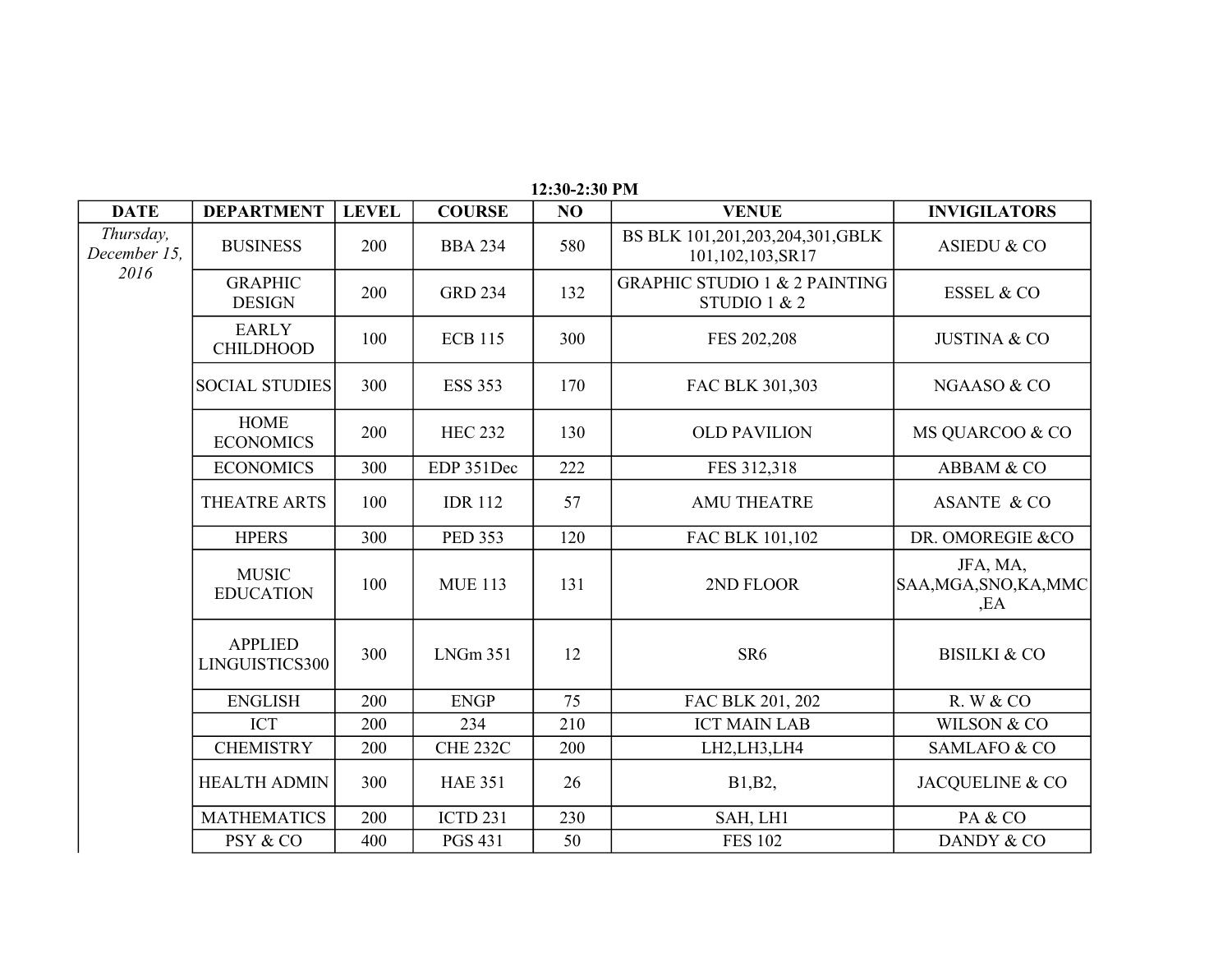| SPED   | 100 | <b>SEC 351</b> | 90  | FFS 212<br>LO 414    | MR ACHIE & CO |
|--------|-----|----------------|-----|----------------------|---------------|
| FRENCH | 200 | <b>GER 231</b> | 40  | SR <sub>3</sub>      |               |
| FRENCH | 300 | <b>FRC 352</b> | 165 | SRC TOP SR 1, 2, 4,5 |               |

**DATE DEPARTMENT LEVEL COURSE NO VENUE INVIGILATORS** BUSINESS | 300 | ACN 352 | 360 | 101,201,202,203,204,301,GBLK | ASIEDU & CO BUSINESS 300 HRM352 200 FES 218,302 ASIEDU & CO SOCIAL STUDIES  $\begin{array}{|c|c|c|c|c|c|} \hline \end{array}$  300 ESS 351  $\begin{array}{|c|c|c|c|c|} \hline \end{array}$  40 FAC BLK 304  $\begin{array}{|c|c|c|c|c|} \hline \end{array}$  NGAASO & CO ECONOMICS | 200 | ECNS 232 | 410 | FES 308,312,318 | ABBAM & CO THEATRE ARTS  $\begin{array}{c|c|c|c|c|c|c|c|c} \text{74} & \text{75} & \text{76} & \text{77} & \text{78} \\ \text{77} & \text{78} & \text{78} & \text{78} & \text{79} \\ \text{78} & \text{79} & \text{79} & \text{79} & \text{70} \\ \text{79} & \text{79} & \text{79} & \text{70} & \text{77} \\ \text{70} & \text{77} & \text{78} & \text{79} & \text{70} \\ \text{70} & \text$ HPERS | 100 | PED 116 | 160 | FAC BLK 101,102,103 | DR. OMOREGIE &CO 100 | MUE 113 | 131 | 2ND FLOOR GEOGRAPHY | 300 | GEOG 352 | 400 | FES 202,208,212 | ADU-BOAHEN & CO ICT  $\begin{array}{|c|c|c|c|c|c|c|c|} \hline 200 & 234 & 210 & \text{ICT MAN LAB} & \text{WILSON & CO} \ \hline \end{array}$ MATHEMATICS 300 | PMTD 351 | 220 | SAH, LH1 | DKM & CO ART EDUCATION 200 142 P1,P2,LR,SR,G1,G2 EOA & CO  $ART \, \text{EDUCA}$  TON  $200$  TXT 232  $34$  TR TR EOA & CO SPED | 400 | CBR 474 | 21 | FES 109 | STELLA & CO SPED 400 | 400 | CBR 354/357 | 60 | FAC 103 | FLO & CCO 200 | RMB 231D | 387 | OLD PAV, FAC BLK 201,203,207,208 | SABA & CO *Thursday, December 15, 2016* BS BLK 101,102,103,SR17 MUSIC EDUCATION JFA, MA, SAA,MGA,SNO,KA,MMC ,EA ARC/ARS/ARL 111 BASIC EDUCATION

**3:00-5:00 PM**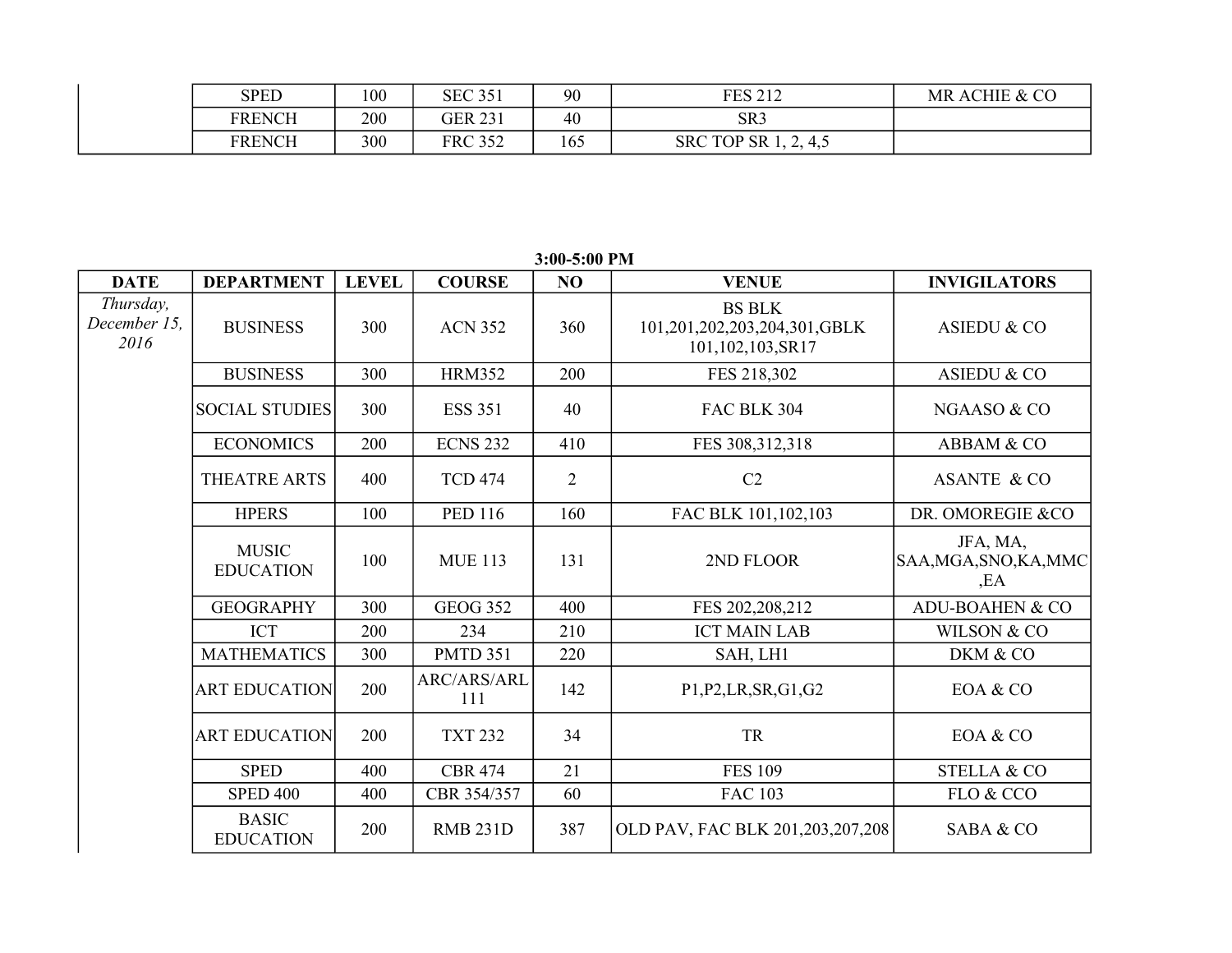| 'N LOT L<br>'NU<br>- NE | 200 | <b>FRC 232</b><br>ے بے | 182 | ' TOP<br>SRC<br>'.SR<br>$\sqrt{1}$<br>ີ້<br>. . <i>.</i> |  |
|-------------------------|-----|------------------------|-----|----------------------------------------------------------|--|
|-------------------------|-----|------------------------|-----|----------------------------------------------------------|--|

| <b>DATE</b>                     | <b>DEPARTMENT</b>                | <b>LEVEL</b> | <b>COURSE</b>   | NO             | <b>VENUE</b>                                                      | <b>INVIGILATORS</b>              |
|---------------------------------|----------------------------------|--------------|-----------------|----------------|-------------------------------------------------------------------|----------------------------------|
| Friday,<br>December 16,<br>2016 | <b>BUSINESS</b>                  | 100          | <b>BBA 115N</b> | 650            | <b>BS BLK</b><br>101,201,202,203,204,301,GBLK<br>101,102,103,SR17 | ASIEDU & CO                      |
|                                 | <b>EARLY</b><br><b>CHILDHOOD</b> | 100          | <b>ECB 114</b>  | 300            | FES 212,218                                                       | <b>JUSTINA &amp; CO</b>          |
|                                 | THEATRE ARTS                     | 400          | <b>TDR 471</b>  | 47             | C2,C3                                                             | <b>ASANTE &amp; CO</b>           |
|                                 | <b>HPERS</b>                     | 200          | <b>SCO 233</b>  | 20             | HPERS CL RM 1                                                     | DR JATONG & CO                   |
|                                 | <b>HPERS</b>                     | 300          | <b>PED 351</b>  | 120            | NDH & HPERS CL RM 2                                               | DR. AKUFFO & CO                  |
|                                 | <b>MUSIC</b><br><b>EDUCATION</b> | 200          | <b>MUE 232</b>  | 43             | 2ND FLOOR                                                         | MAA, HSK, GAM, AAM<br>, MGA, EEN |
|                                 | <b>ICT</b>                       | 100          | 113             | 286            | <b>ICT MAIN LAB</b>                                               | WILSON & CO                      |
|                                 | <b>INTEGRATED SCI</b>            | 300          | <b>PSC 353</b>  | 300            | LH1, LH2, LH3, LH4                                                | <b>ACQUAYE &amp; CO</b>          |
|                                 | <b>HEALTH ADMIN</b>              | 100          | <b>HAE 112</b>  | 21             | B1, B2                                                            | JACQUELINE & CO                  |
|                                 | <b>MATHEMATICS</b>               | 300          | <b>MATD 352</b> | 230            | SAH, LH1                                                          | CAO & CO                         |
|                                 | <b>ART EDUCATION</b>             | 300          | ARC/ARS 111     | 168            | P1, P2, LR, SR, G1, G2                                            | EOA & CO                         |
|                                 | <b>ART EDUCATION</b>             | 200          | <b>TXT 234</b>  | $\overline{2}$ | TR                                                                | EOA & CO                         |
|                                 | POLITICAL SCI                    | 300          | <b>POST 353</b> | 350            | FES 318,312,308                                                   | <b>AMANOR-LARTEY &amp;</b><br>CO |
|                                 | PSY & CO                         | 400          | <b>EGS 422</b>  | 50             | FES 109,114                                                       | DANDY & CO                       |
|                                 | <b>SPED</b>                      | 300          | <b>SEV 352</b>  | 36             | <b>FES 110</b>                                                    | DR. DOGBE & CO                   |
|                                 | <b>SPED</b>                      | 200          | <b>CBR 234</b>  | 98             | FES 102,103                                                       | DR. YEKPLE & CO                  |
|                                 | <b>BASIC</b><br><b>EDUCATION</b> | 300          | <b>RMB 351D</b> | 363            | OLD PAV, FAC BLK 201,203,207,208                                  | SABA & CO                        |

**7:30-9:30 AM**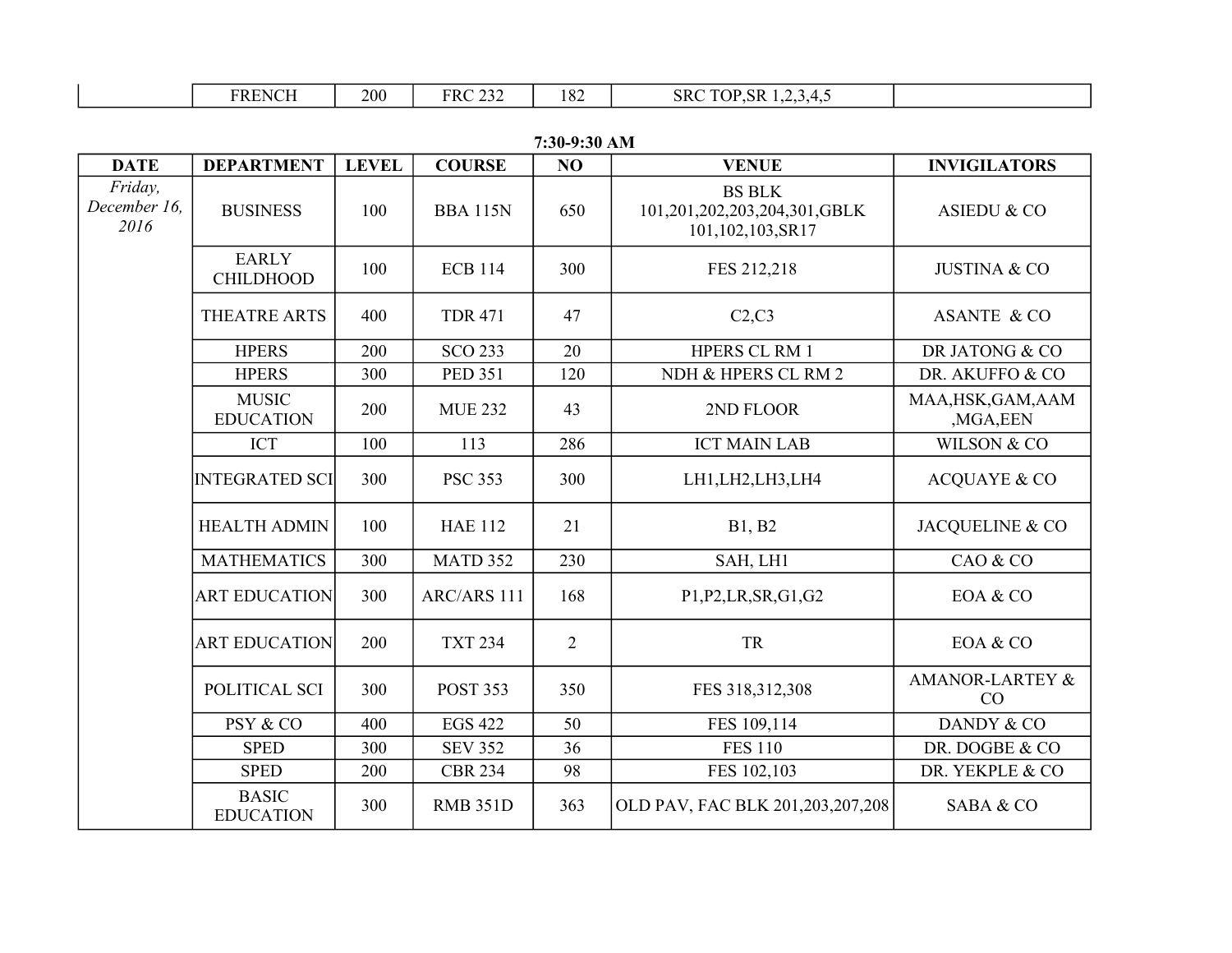| 10:00-12:00 PM                  |                                         |              |                      |                |                                                                   |                                |  |  |  |
|---------------------------------|-----------------------------------------|--------------|----------------------|----------------|-------------------------------------------------------------------|--------------------------------|--|--|--|
| <b>DATE</b>                     | <b>DEPARTMENT</b>                       | <b>LEVEL</b> | <b>COURSE</b>        | NO             | <b>VENUE</b>                                                      | <b>INVIGILATORS</b>            |  |  |  |
| Friday,<br>December 16,<br>2016 | <b>BUSINESS</b>                         | 200          | <b>BBA 235</b>       | 580            | <b>BS BLK</b><br>101,201,202,203,204,301,GBLK<br>101,102,103,SR17 | ASIEDU & CO                    |  |  |  |
|                                 | <b>GRAPHIC</b><br><b>DESIGN</b>         | 300          | <b>GRD 356</b>       |                | <b>GRPAHICS STUDIO 1 &amp; 2</b><br>PAINTING STUDIO 1 & 2         | <b>ESSEL &amp; CO</b>          |  |  |  |
|                                 | <b>EARLY</b><br><b>CHILDHOOD</b>        | 300          | <b>ECB 353</b>       | 250            | FES 202,208                                                       | <b>JUSTINA &amp; CO</b>        |  |  |  |
|                                 | <b>SOCIAL STUDIES</b>                   | 200          | <b>PSS 231D</b>      | 330            | FAC BLK 201,203,204,301,304                                       | NGAASO & CO                    |  |  |  |
|                                 | <b>HOME</b><br><b>ECONOMICS</b>         | 300          | <b>EDP 351</b>       | 140            | <b>OLD PAVILION</b>                                               | PROF. SOYEBO & CO              |  |  |  |
|                                 | <b>ECONOMICS</b>                        | 300          | <b>ECNS 351</b>      | 480            | FES 212,218,302,308                                               | ABBAM & CO                     |  |  |  |
|                                 | THEATRE ARTS                            | 300          | <b>TPW 356</b>       | 6              | C2                                                                | <b>ASANTE &amp; CO</b>         |  |  |  |
|                                 | <b>THEATRE ARTS</b>                     | 300          | <b>TAC 356</b>       | $\overline{4}$ | C <sub>3</sub>                                                    | <b>ASANTE &amp; CO</b>         |  |  |  |
|                                 | <b>HPERS</b>                            | 100          | SCO116/116D          | 20             | HPERS CL RM 1 & 2                                                 | MS REGINA & CO                 |  |  |  |
|                                 | <b>MUSIC</b><br><b>EDUCATION</b>        | 200          | <b>MUE 232</b>       | 43             | 2ND FLOOR                                                         | MAA, HSK, GAM, AAM<br>,MGA,EEN |  |  |  |
|                                 | <b>ENGLISH</b>                          | 300          | <b>ENG 354D</b>      | 150            | <b>SAH</b>                                                        | <b>B.</b> A & CO               |  |  |  |
|                                 | <b>ICT</b>                              | 100          | 113                  | 286            | <b>ICT MAIN LAB</b>                                               | WILSON & CO                    |  |  |  |
|                                 | <b>BIOLOGY &amp; INT.</b><br><b>SCI</b> | 100          | BIO111S & ISC<br>117 | 225            | LH1,LH2,LH3                                                       | <b>ACQUAYE &amp; CO</b>        |  |  |  |
|                                 | <b>HEALTH ADMIN</b>                     | 400          | <b>HAE 471</b>       | 23             | B1,B2                                                             | JACQUELINE & CO                |  |  |  |
|                                 | <b>PHYSICS</b>                          | 200          | <b>PHY 232</b>       | 72             | LH4                                                               | <b>SAMLAFO &amp; CO</b>        |  |  |  |
|                                 | <b>ART EDUCATION</b>                    | 300          | <b>ARP 231</b>       | 51             | P <sub>1</sub>                                                    | EOA & CO                       |  |  |  |
|                                 | <b>ART EDUCATION</b>                    | 200          | <b>TXT 234</b>       | 32             | P2                                                                | EOA & CO                       |  |  |  |
|                                 | <b>SPED</b>                             | 300          | <b>CBR 232</b>       | 60             | <b>FES 109</b>                                                    | <b>STELLA &amp; CO</b>         |  |  |  |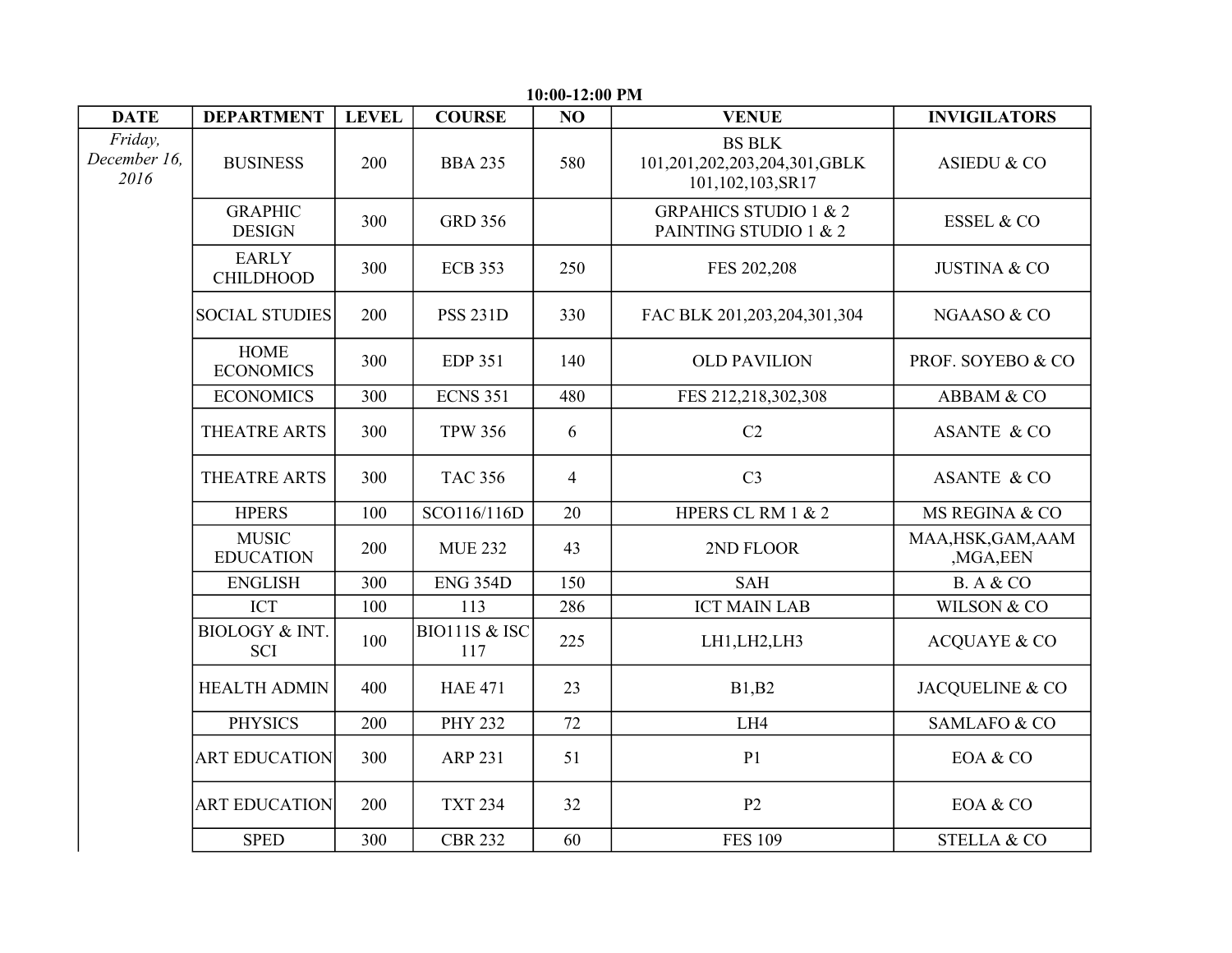**12:30-2:30 PM**

| <b>DATE</b>  | <b>DEPARTMENT</b>                | <b>LEVEL</b> | <b>COURSE</b>   | NO  | <b>VENUE</b>                     | <b>INVIGILATORS</b>      |
|--------------|----------------------------------|--------------|-----------------|-----|----------------------------------|--------------------------|
| Friday,      | <b>BUSINESS</b>                  | 300          | <b>ACB 353</b>  | 360 | BS BLK 101,201,202,203,204,301   | <b>ASIEDU &amp; CO</b>   |
| December 16, | <b>BUSINESS</b>                  | 300          | <b>HRM 353</b>  | 200 | GBLK 101,102,103, SR17           | <b>ASIEDU &amp; CO</b>   |
| 2016         | <b>EARLY</b><br><b>CHILDHOOD</b> | 200          | <b>ECB 232</b>  | 230 | FES 212,218                      | <b>JUSTINA &amp; CO</b>  |
|              | <b>SOCIAL STUDIES</b>            | 300          | <b>ESS 352</b>  | 95  | FAC BLK 401,402                  | NGAASO & CO              |
|              | <b>HISTORY</b>                   | 300          | EDP 351se       | 40  | <b>FAC 403</b>                   | <b>ANITHA &amp; CO</b>   |
|              | THEATRE ARTS                     | 300          | <b>TEM 356</b>  | 15  | C <sub>3</sub>                   | <b>ASANTE &amp; CO</b>   |
|              | THEATRE ARTS                     | 300          | <b>TFD 356</b>  | 12  | C <sub>2</sub>                   | <b>ASANTE &amp; CO</b>   |
|              | <b>HPERS</b>                     | 300          | <b>SCO351D</b>  | 20  | HPERS CL RM 1 & 2                | MR SEIBU & CO            |
|              | <b>MUSIC</b><br><b>EDUCATION</b> | 200          | <b>MUE 233</b>  | 97  | 2ND FLOOR                        | AAM, JE, ED, NWP, MOO    |
|              | <b>ENGLISH</b>                   | 200          | <b>ENGP 246</b> | 75  | FAC BLK 101,102                  | H. O. & CO               |
|              | <b>ICT</b>                       | 100          | 113             | 286 | <b>ICT MAIN LAB</b>              | WILSON & CO              |
|              | <b>BIOLOGY</b>                   | 200          | <b>BIO 232</b>  | 180 | LH3, LH4, B1, B2                 | <b>ACQUAYE &amp; CO</b>  |
|              | <b>HEALTH ADMIN</b>              | 200          | <b>HAE 233</b>  | 16  | P <sub>1</sub>                   | JACQUELINE & CO          |
|              | POLITICAL SCI                    | 200          | <b>POLI 231</b> | 900 | FES 122,202,208,302,308,315,318  | <b>AMANOR-LARTEY</b>     |
|              | <b>PHYSICS</b>                   | 100          | <b>PHY 111</b>  | 115 | LH2, P1, P2                      | <b>SAMLAFO &amp;CO</b>   |
|              | PSY C                            |              |                 |     |                                  |                          |
|              | <b>MATHEMATICS</b>               | 100          | <b>PMTD 111</b> | 220 | SAH, LH1                         | MJN & CO                 |
|              | <b>SPED</b>                      | 200          | <b>SEVU 232</b> | 45  | <b>FES 109</b>                   | SANDRA/ DR DOGBE &<br>CO |
|              | <b>BASIC</b><br><b>EDUCATION</b> | 100          | <b>ECB 114D</b> | 364 | OLD PAV, FAC BLK 201,203,207,208 | SABA & CO                |
|              | <b>FRENCH</b>                    | 300          | FRC 351.2       | 180 | SR 1,2,3,4,5,6 SR 14             | AFARI & CO               |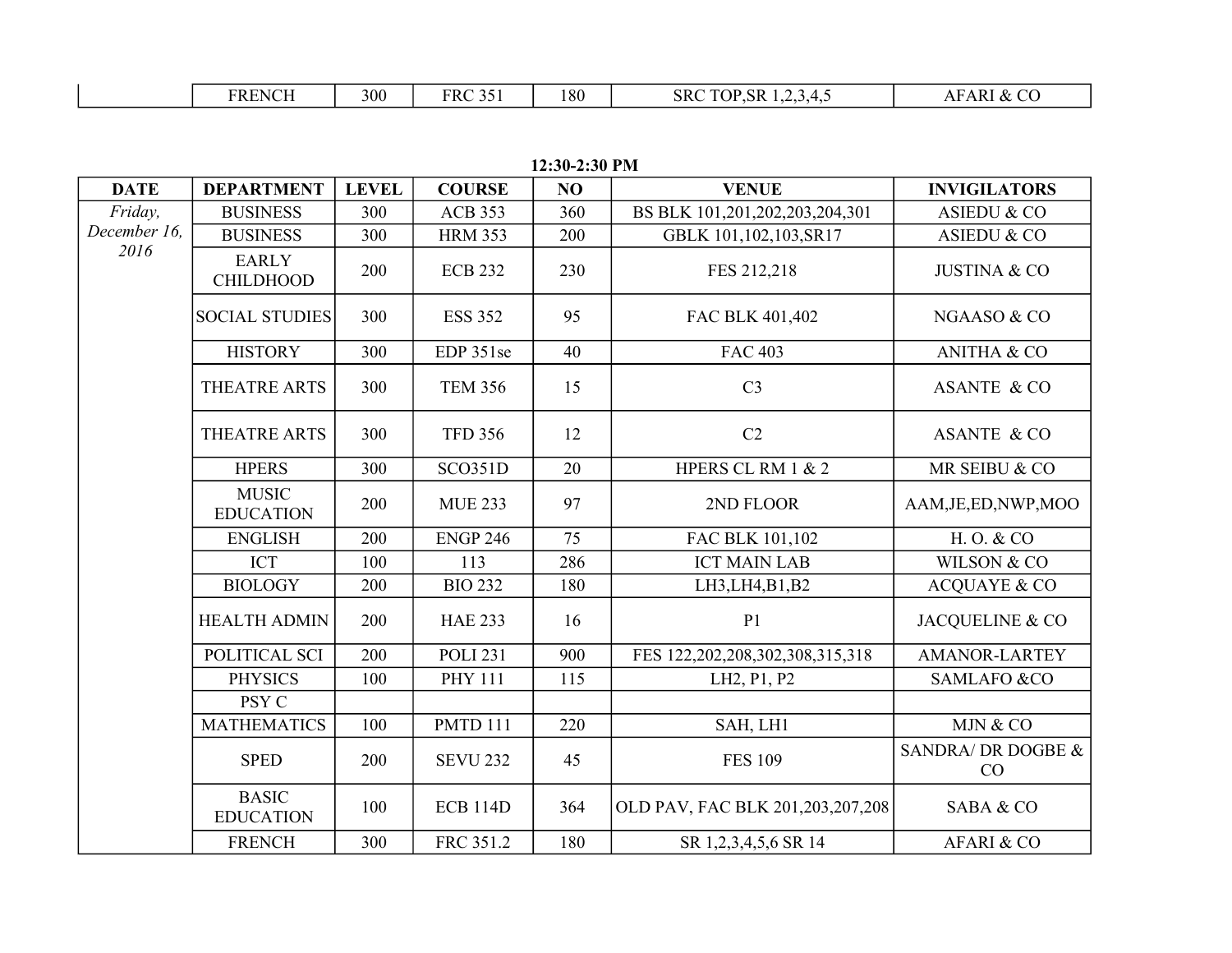| <b>DATE</b>  | <b>DEPARTMENT</b>                | <b>LEVEL</b> | <b>COURSE</b>    | NO             | <b>VENUE</b>                     | <b>INVIGILATORS</b>           |
|--------------|----------------------------------|--------------|------------------|----------------|----------------------------------|-------------------------------|
| Friday,      | <b>HISTORY</b>                   | 200          | <b>HSTY 235d</b> | 60             | <b>FAC BLK 303</b>               | <b>ANITHA &amp; CO</b>        |
| December 16, | <b>HISTORY</b>                   | 200          | HSTY 235w        | 60             | FAC BLK 304                      | <b>ANITHA &amp; CO</b>        |
| 2016         | <b>HISTORY</b>                   | 200          | HSTY 235e        | 40             | FAC BLK 307                      | <b>ANITHA &amp; CO</b>        |
|              | THEATRE ARTS                     | 300          | <b>TDT 356</b>   | 6              | C2                               | <b>ASANTE &amp; CO</b>        |
|              | THEATRE ARTS                     | 300          | <b>TAC 356</b>   | $\overline{4}$ | C <sub>3</sub>                   | <b>ASANTE &amp; CO</b>        |
|              | <b>HPERS</b>                     | 200          | <b>PED 236</b>   | 120            | FAC BLK 101,102                  | MR SEIBU & CO                 |
|              | <b>MUSIC</b><br><b>EDUCATION</b> | 100          | <b>MUE 112</b>   | 81             | 2ND FLOOR                        | MA, MMC, JAA, FAY,<br>SB, SNO |
|              | <b>GEOGRAPHY</b>                 | 300          | <b>GEOG 351</b>  | 400            | FES 202,208                      | <b>ADU-BOAHEN &amp; CO</b>    |
|              | <b>ICT</b>                       | 100          | 113              | 286            | <b>ICT MAIN LAB</b>              | WILSON & CO                   |
|              | <b>ART EDUCATION</b>             | 100          | <b>ARG 111</b>   | 71             | P1, P2, G1, G2, LR, SR           | EOA & CO                      |
|              | <b>ART EDUCATION</b>             | 300          | <b>TXF 353</b>   | $\overline{2}$ | TR                               | EOA & CO                      |
|              | <b>SPED</b>                      | 100          | <b>CBR 112</b>   | 145            | FES 109,110,114,122              | RHODA & CO                    |
|              | PSY & CO                         | 300          | <b>EDC 411</b>   | 45             | <b>FES 102</b>                   | DANDY & CO                    |
|              | <b>SPED</b>                      | 300          | <b>PSE 351V</b>  | 36             | <b>FAC BLK 103</b>               | DR. AWINI & CO                |
|              | <b>BASIC</b><br><b>EDUCATION</b> | 100          | <b>ECB 114D</b>  | 364            | OLD PAV, FAC BLK 201,203,207,208 | SABA & CO                     |
|              | <b>FRENCH</b>                    | 300          | FRC 351.2        | 180            | SR 1,2,3,4,5,6                   | AFARI & CO                    |

**3:00-5:00 PM**

| 7:30-9:30 AM            |                                 |              |                |     |                     |                         |  |  |  |  |
|-------------------------|---------------------------------|--------------|----------------|-----|---------------------|-------------------------|--|--|--|--|
| <b>DATE</b>             | <b>DEPARTMENT</b>               | <b>LEVEL</b> | <b>COURSE</b>  | NO  | <b>VENUE</b>        | <b>INVIGILATORS</b>     |  |  |  |  |
| Monday,<br>December 19, | <b>HOME</b><br><b>ECONOMICS</b> | 100          | <b>HEC 113</b> | 130 | FAC BLK 401,403,404 | MRS DONKOH & CO         |  |  |  |  |
| 2016                    | THEATRE ARTS                    | 100          | <b>TDR</b> 111 | 57  | C2, C3              | <b>ASANTE &amp; CO</b>  |  |  |  |  |
|                         | <b>HPERS</b>                    | 300          | <b>PED</b> 356 | 120 | FAC BLK 101,102     | <b>SARPONG &amp; CO</b> |  |  |  |  |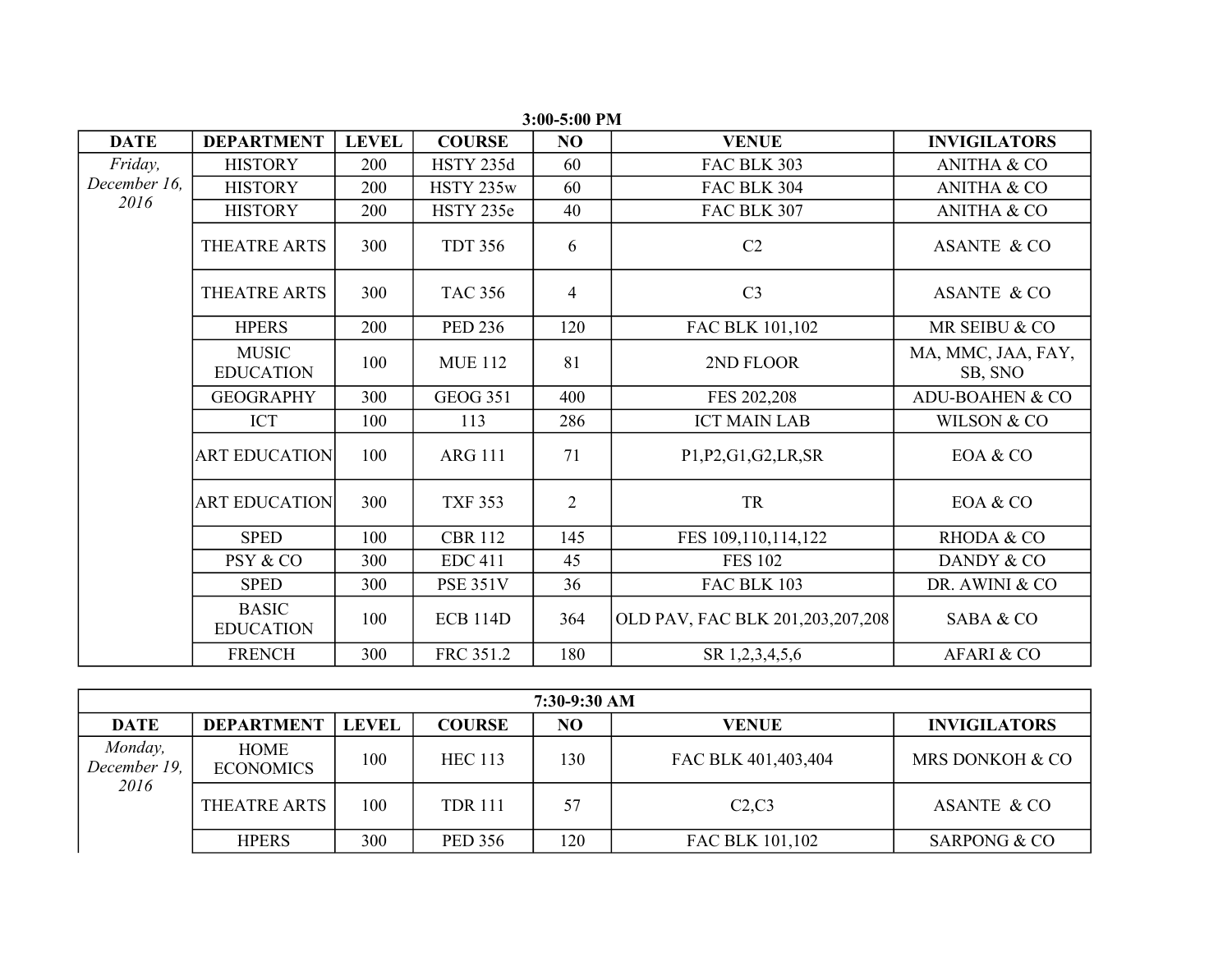| <b>MUSIC</b><br><b>EDUCATION</b> | 300 | EDP 351 Mu      | 66             | 2ND FLOOR                                  | EO, SEA, FAY, JAA, EA   |
|----------------------------------|-----|-----------------|----------------|--------------------------------------------|-------------------------|
| <b>GEOGRAPHY</b>                 | 200 | <b>GEOG 232</b> | 850            | FES 202, 208, 212, 218, 302, 308, 312, 318 | ADU-BOAHEN & CO         |
| <b>ENGLISH</b>                   | 300 | <b>PEN 352</b>  | 150            | BOADI PAV, SRC TOP, SR1, SR2               | A. K. J. & CO           |
| <b>ICT</b>                       | 300 | 354             | 210            | SAH, LH1                                   | WILSON & CO             |
| <b>INTEGRATED SCI</b>            | 300 | <b>ISC 231</b>  | 230            | LH2,LH3,LH4                                | <b>ACQUAYE &amp; CO</b> |
| <b>HEALTH ADMIN</b>              | 300 | <b>HAE 352</b>  | 26             | B1,B2                                      | JACQUELINE & CO         |
| <b>ART EDUCATION</b>             | 300 | <b>ARD 351</b>  | 288            | P1, P2, G1, G2, LR                         | EOA & CO                |
| <b>ART EDUCATION</b>             | 200 | <b>TXG 233</b>  | $\overline{2}$ | TR                                         | EOA & CO                |
| <b>SPED</b>                      | 200 | <b>CBR 233</b>  | 98             | FAC BLK 103,106                            | DR. AWINI & CO          |
| <b>BASIC</b><br><b>EDUCATION</b> | 300 | <b>ECB 351D</b> | 363            | OLD PAV, FAC BLK 201,203,207,208           | SABA & CO               |
| PSY & CO                         | 400 | <b>PGS 432</b>  | 50             | <b>FES 101</b>                             | DANDY & CO              |
| <b>FRENCH</b>                    | 100 | FRC 111.2       | 200            | SR 1,2,3,4,5,6 SR 14                       | <b>ENYONAM &amp; CO</b> |

**10:00-12:00 PM**

| <b>DATE</b>                     | <b>DEPARTMENT</b>                | <b>LEVEL</b> | <b>COURSE</b>   | NO  | <b>VENUE</b>                                                     | <b>INVIGILATORS</b>     |
|---------------------------------|----------------------------------|--------------|-----------------|-----|------------------------------------------------------------------|-------------------------|
| Monday,<br>December 19.<br>2016 | <b>BUSINESS</b>                  | 100          | <b>GPD 113U</b> | 650 | <b>BS BLK</b><br>101,201,202,203,204,301GBLK<br>101,102,103,SR17 | <b>ASIEDU &amp; CO</b>  |
|                                 | <b>GRAPHIC</b><br><b>DESIGN</b>  | 100          | <b>GRD 236</b>  | 132 | <b>GRAPHIC STUDIO 1 &amp; 2 PAINTING</b><br>STUDIO 1 $& 2$       | <b>ESSEL &amp; CO</b>   |
|                                 | <b>EARLY</b><br><b>CHILDHOOD</b> | 100          | <b>ECB</b> 113  | 300 | FES 202,208                                                      | <b>JUSTINA &amp; CO</b> |
|                                 | <b>SOCIAL STUDIES</b>            | 100          | <b>SSEU 113</b> | 870 | FES 212,218,302,308,312,318                                      | NGAASO & CO             |
|                                 | <b>HOME</b><br><b>ECONOMICS</b>  | 200          | <b>HEC 233</b>  | 130 | FAC BLK 401,403,404                                              | MS AMU & CO             |
|                                 | <b>ECONOMICS</b>                 | 300          | <b>ECNS 353</b> | 222 | FAC BLK 201,202,203,207,208                                      | ABBAM & CO              |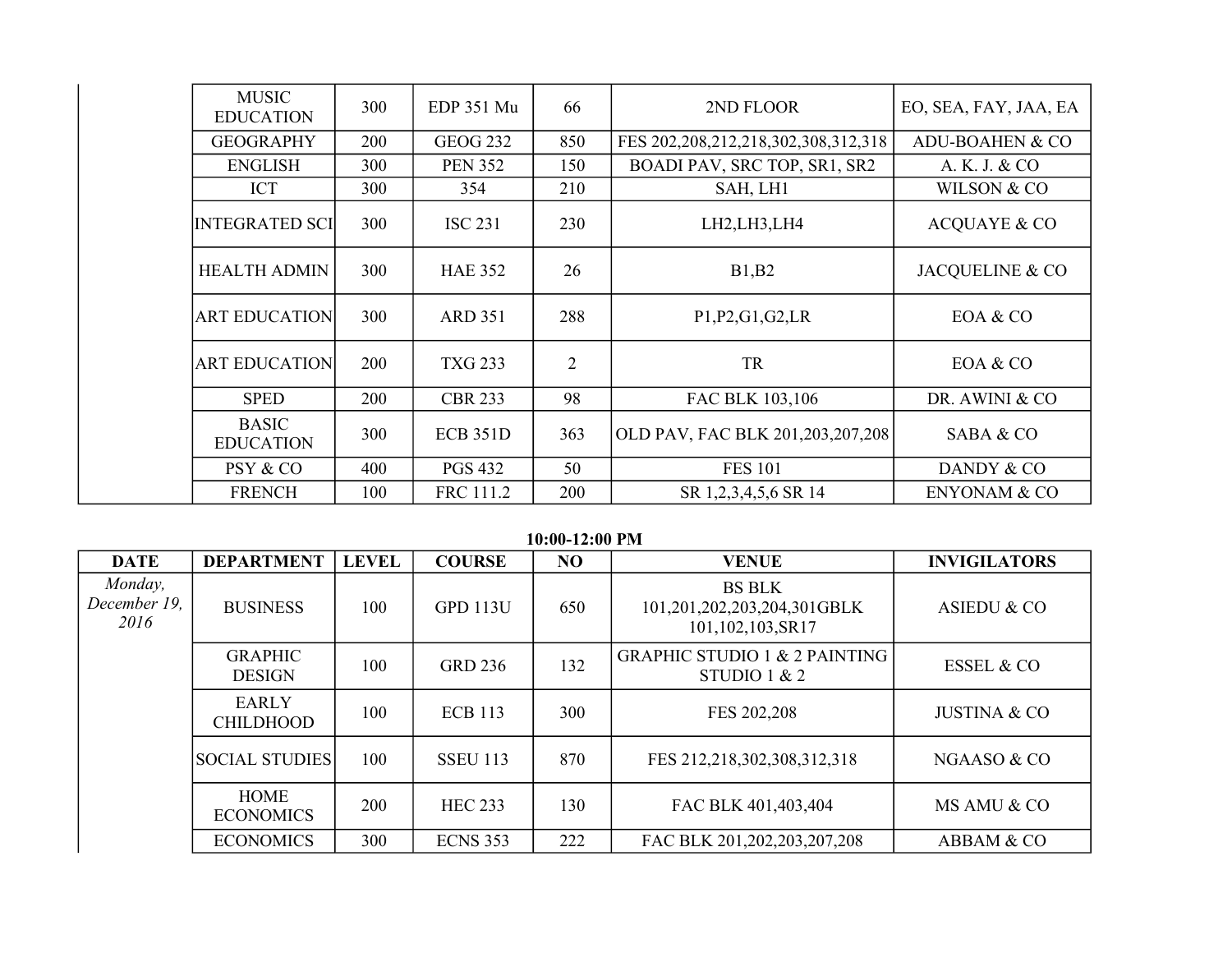| <b>HISTORY</b>        | 300 | <b>HSTY 352</b>     | 120 | FAC BLK 303,304      | <b>ANITHA &amp; CO</b>  |
|-----------------------|-----|---------------------|-----|----------------------|-------------------------|
| THEATRE ARTS          | 200 | <b>TDR 234</b>      | 58  | C2, C3               | <b>ASANTE &amp; CO</b>  |
| <b>HPERS</b>          | 100 | <b>PED 114</b>      | 160 | FAC BLK 101,102      | DR. OMOREGIE & CO       |
| <b>INTEGRATED SCI</b> | 300 | <b>ISC 351</b>      | 144 | LH3,LH4              | <b>ACQUAYE &amp; CO</b> |
| <b>CHEMISTRY</b>      | 300 | <b>CHE 352</b>      | 46  | LH1                  | <b>SAMLAFO &amp;CO</b>  |
| <b>PHYSICS</b>        | 300 | <b>PHY 352</b>      | 33  | LH <sub>2</sub>      | <b>SAMLAFO &amp;CO</b>  |
| <b>HEALTH ADMIN</b>   | 400 | <b>HAE 472</b>      | 23  | B1,B2                | JACQUELINE & CO         |
| <b>MATHEMATICS</b>    | 200 | MATD <sub>232</sub> | 230 | <b>SAH, SRC TOP</b>  | <b>BJA &amp; CO</b>     |
| <b>ART EDUCATION</b>  | 300 | ARB/ARJ/ARL<br>351  | 120 | P1, P2, TR, LR       | EOA & CO                |
| <b>SPED</b>           | 300 | <b>SEM 352</b>      | 75  | FES 109,110          | FLO & CO                |
| <b>SPED</b>           | 400 | <b>CBR 475</b>      | 21  | <b>FES 114</b>       | <b>STELLA &amp; CO</b>  |
| <b>FRENCH</b>         | 100 | FRC 111.2           | 200 | SR 1,2,3,4,5,6 SR 14 | <b>ENYONAM &amp; CO</b> |

**12:30-2:30 PM**

| <b>DATE</b>                     | <b>DEPARTMENT</b>                | <b>LEVEL</b> | <b>COURSE</b>      | <b>NO</b> | <b>VENUE</b>                                                      | <b>INVIGILATORS</b>        |
|---------------------------------|----------------------------------|--------------|--------------------|-----------|-------------------------------------------------------------------|----------------------------|
| Monday,<br>December 19,<br>2016 | <b>BUSINESS</b>                  | 200          | <b>BBA 235</b>     | 580       | <b>BS BLK</b><br>101,201,202,203,204,301,GBLK<br>101,102,103,SR17 | ASIEDU & CO                |
|                                 | <b>EARLY</b><br><b>CHILDHOOD</b> | 200          | <b>ECB 253</b>     | 230       | FAC BLK 101, 102, 103, 106                                        | <b>JUSTINA &amp; CO</b>    |
|                                 | <b>HOME</b><br><b>ECONOMICS</b>  | 300          | <b>HEC 357</b>     | 140       | <b>OLD PAVILION</b>                                               | MRS GHANNEY & CO           |
|                                 | THEATRE ARTS                     | 300          | <b>TDR 355</b>     | 42        | C2, C3                                                            | ASANTE & CO                |
|                                 | <b>HPERS</b>                     | 200          | <b>SCO 232D</b>    | 20        | <b>HPERS CL RM 1</b>                                              | DR. OMOREGIE & CO          |
|                                 | <b>HPERS</b>                     | <b>200</b>   | SCO <sub>237</sub> | 20        | <b>HPERS CL RM 2</b>                                              | DR. OMOREGIE & CO          |
|                                 | <b>MUSIC</b><br><b>EDUCATION</b> | 200          | DMU/BMU 234        | 43        | 2ND FLOOR                                                         | MA, GAM, MDM, MGA, SE<br>A |
|                                 | <b>GEOGRAPHY</b>                 | 100          | <b>GEOG 113</b>    | 900       | FES BLK 202,208,212,218,302,308                                   | ADU-BOAHEN & CO            |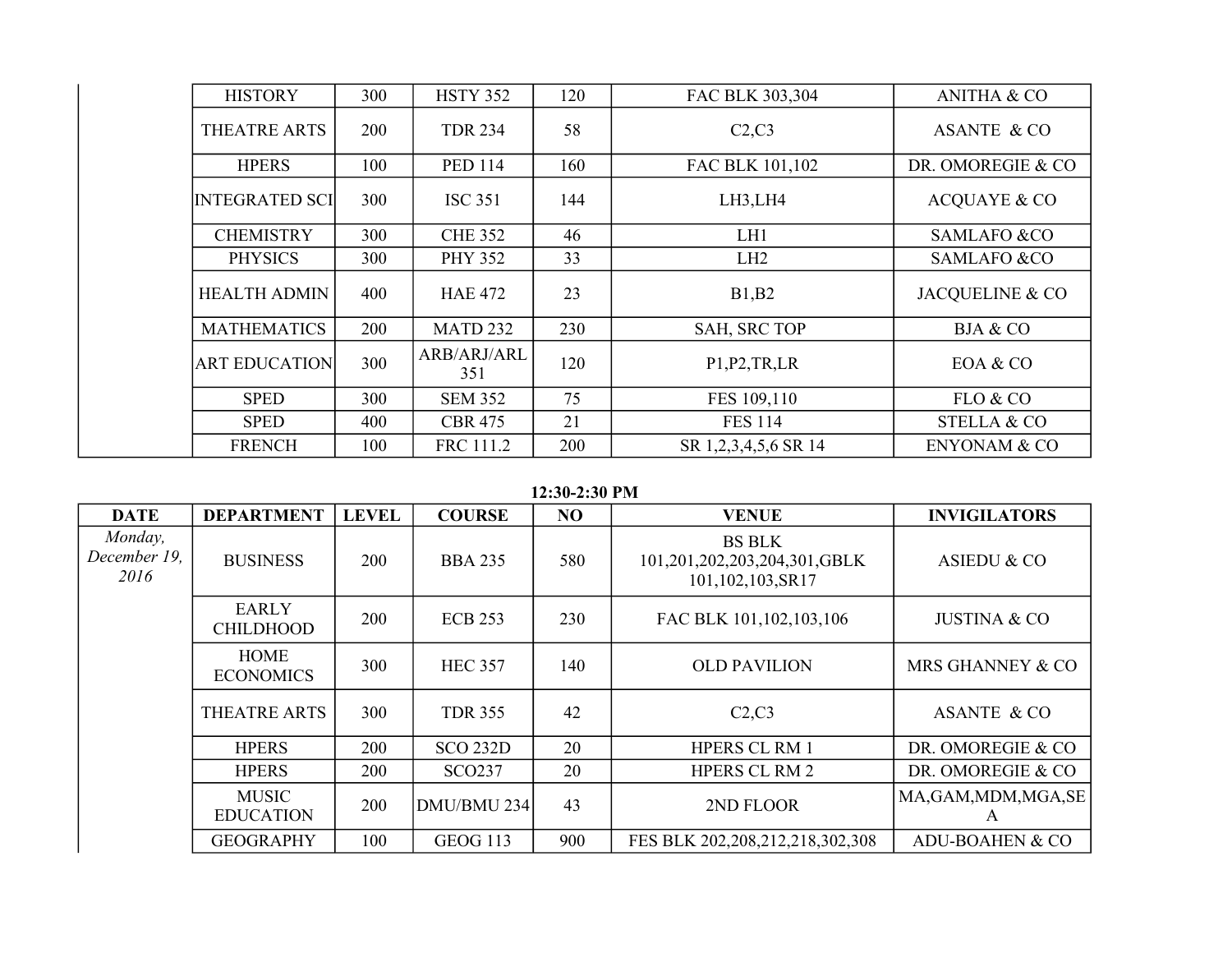| <b>INTEGRATED SCI</b> | 100        | <b>ISC 112</b>  | 230 | LH2,LH3,LH4                                                                                         | <b>ACQUAYE &amp; CO</b> |
|-----------------------|------------|-----------------|-----|-----------------------------------------------------------------------------------------------------|-------------------------|
| <b>HEALTH ADMIN</b>   | 100        | <b>HAE 113</b>  | 21  | B1,B2                                                                                               | JACQUELINE & CO         |
| <b>MATHEMATICS</b>    | 300        | <b>ICTD 351</b> | 220 | SAH, LH1                                                                                            | MEA & CO                |
| <b>ART EDUCATION</b>  | 200        | <b>ARP 231</b>  | 77  | P <sub>1</sub> , P <sub>2</sub> , L <sub>R</sub> , S <sub>R</sub> , G <sub>1</sub> , G <sub>2</sub> | EOA & CO                |
| <b>ART EDUCATION</b>  | <b>200</b> | ATX 231         | 34  | <b>TR</b>                                                                                           | EOA & CO                |
| PSY & CO              | 300        | <b>EGS 411</b>  | 45  | FES BLK 102                                                                                         | DANDY & CO              |
| <b>SPED</b>           | 300        | <b>CBR 353</b>  | 60  | FAC BLK 201                                                                                         | <b>STELLA &amp; CO</b>  |
| <b>FRENCH</b>         | 100        | FRC 111.2       | 200 | SR 1,2,3,4,5,6 SR 14                                                                                | <b>ENYONAM &amp; CO</b> |

**3:00 PM-5:00 PM**

| <b>DATE</b>  | <b>DEPARTMENT</b>               | <b>LEVEL</b> | <b>COURSE</b>   | NO  | <b>VENUE</b>                                   | <b>INVIGILATORS</b>        |
|--------------|---------------------------------|--------------|-----------------|-----|------------------------------------------------|----------------------------|
| Monday,      | <b>BUSINESS</b>                 | <b>300</b>   | <b>ACN 354</b>  | 360 | BS BLK 101,201,202,203,204,301                 | ASIEDU & CO                |
| December 19, | <b>BUSINESS</b>                 | 300          | <b>HRM 354</b>  | 354 | GBLK 101,102,103, SR17                         | <b>ASIEDU &amp; CO</b>     |
| 2016         | <b>GRAPHIC</b><br><b>DESIGN</b> | 100          | <b>GRDC 115</b> | 150 | GRAPHIC STUDIO 1,2, &3;<br>PAINTING ROOM 1 & 2 | <b>ESSEL &amp; CO</b>      |
|              | <b>SOCIAL STUDIES</b>           | 300          | <b>SSE 351</b>  | 410 | FAC BLK 201,203,301,303,401,402                | NGAASO & CO                |
|              | THEATRE ARTS                    | 400          | <b>TDR 474</b>  | 47  | C2, C3                                         | <b>ASANTE &amp; CO</b>     |
|              | <b>HPERS</b>                    | 100          | <b>SCO 112</b>  | 20  | <b>HPERS CL1 RM 1</b>                          | <b>SARPONG &amp; CO</b>    |
|              | <b>HPERS</b>                    | 100          | <b>SCO 117D</b> | 20  | <b>HPERS CL 2</b>                              | <b>SARPONG &amp; CO</b>    |
|              | <b>GEOGRAPHY</b>                | 300          | EDP 351Se       | 400 | FES 202, 208, 212                              | <b>ADU-BOAHEN &amp; CO</b> |
|              | <b>BIOLOGY</b>                  | 300          | <b>BIO 351</b>  | 72  | LH4                                            | <b>ACQUAYE &amp; CO</b>    |
|              | <b>PHYSICS</b>                  | 100          | <b>PHY 112</b>  | 115 | LH2                                            | DR. SAMLAFO & CO           |
|              | <b>INTEGRATED SCI</b>           | 100          | <b>ISC 113</b>  |     | LH <sub>3</sub>                                | <b>ACQUAYE &amp; CO</b>    |
|              | <b>MATHEMATICS</b>              | 100          | MATD 112        | 220 | SAH, LH1                                       | ORA & CO                   |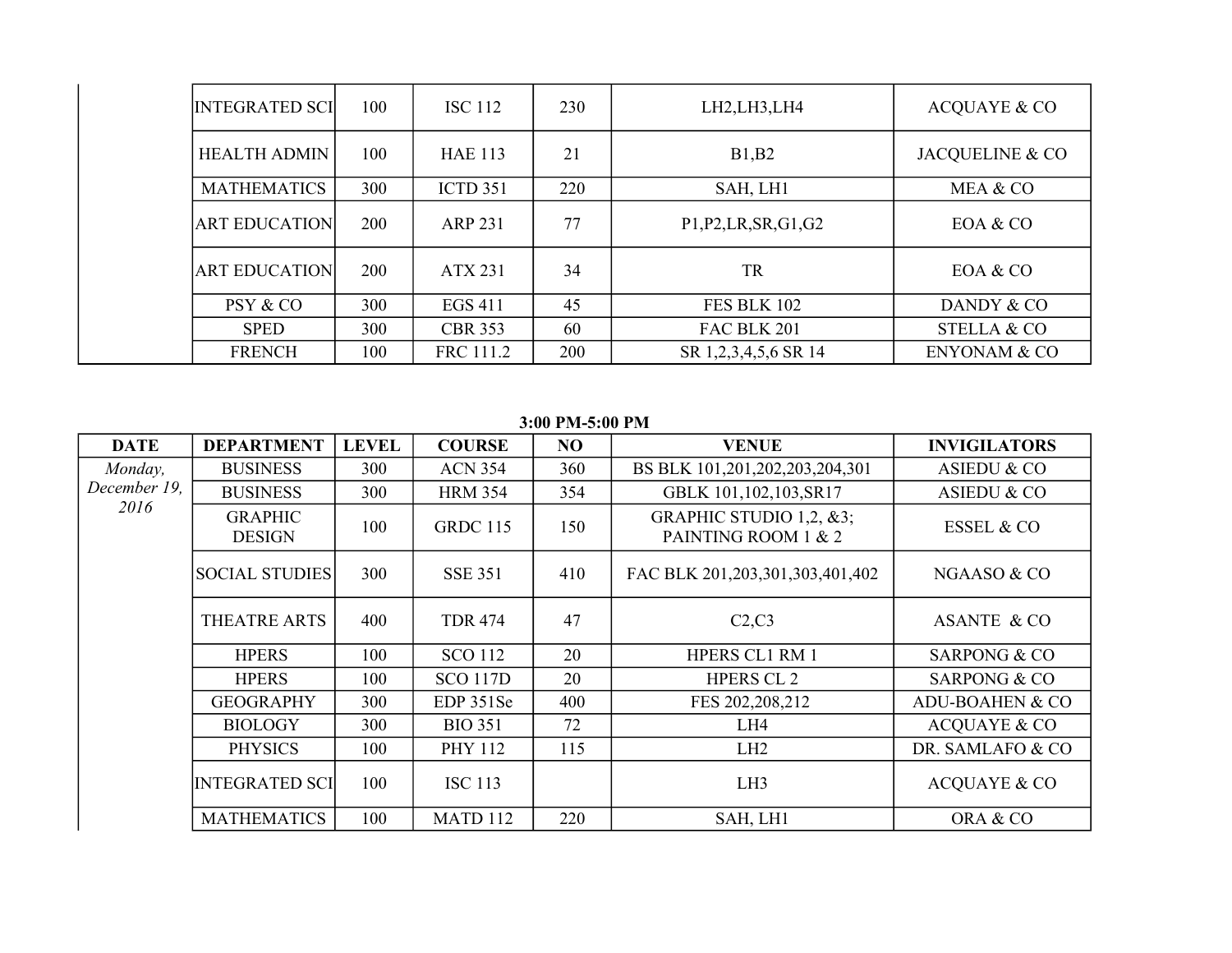| <b>ART EDUCATION</b> | 100 | ARP/ARJ/ARL     | 92  | P1, P2, SR, LR | EOA & CO          |
|----------------------|-----|-----------------|-----|----------------|-------------------|
| <b>ART EDUCATION</b> | 100 | <b>ATX 231</b>  | 2   | <b>TR</b>      | EOA & CO          |
| <b>SPED</b>          | 100 | <b>SED 111R</b> | 240 | FES 302,308    | MR. AMOAKO-GYIMAH |
| <b>SPED</b>          | 200 | <b>SECU 231</b> | 100 | FAC 303,304    | DR. OFFIE & CO    |
| <b>FRENCH</b>        | 300 | <b>FRC 354</b>  | 170 | SRC TOP, SR1,2 | ESSINAM & CO      |

**7:30-9:30 AM**

| <b>DATE</b>              | <b>DEPARTMENT</b>                | <b>LEVEL</b> | <b>COURSE</b>   | NO             | <b>VENUE</b>         | <b>INVIGILATORS</b>            |
|--------------------------|----------------------------------|--------------|-----------------|----------------|----------------------|--------------------------------|
| Tuesday,<br>December 20, | THEATRE ARTS                     | 300          | <b>TDR 352</b>  | 42             | C2, C3               | <b>ASANTE &amp; CO</b>         |
| 2016                     | <b>HPERS</b>                     | 300          | <b>SCO 352D</b> | 15             | HPERS CL RM 1 & 2    | DR JATONG & CO                 |
|                          | <b>MUSIC</b><br><b>EDUCATION</b> | 400          | <b>BMU 476</b>  | 13             | <b>SEMINAR ROOM</b>  | EOA, SNO, SA, HSK,<br>VOM, OTJ |
|                          | <b>GEOGRAPHY</b>                 | 300          | <b>GEOG 354</b> | 150            | <b>FES 208</b>       | <b>ADU-BOAHEN &amp; CO</b>     |
|                          | ICT                              | 200          | 231             | 210            | SAH, LH1             | WILSON & CO                    |
|                          | <b>INTEGRATED SCI</b>            | 300          | <b>ISC 352</b>  | 144            | LH3,LH4              | <b>ACQUAYE &amp; CO</b>        |
|                          | <b>CHEMISTRY</b>                 | 300          | <b>CHE 353C</b> | 46             | LH <sub>2</sub>      | <b>SAMLAFO &amp;CO</b>         |
|                          | HEALTH &<br><b>ADMIN</b>         | 200          | <b>HAE 234</b>  | 16             | B1,B2                | JACQUELINE & CO                |
|                          | <b>ART EDUCATION</b>             | 200          | <b>ARD 231</b>  | 240            | P1, P2, G1, G2, G3   | EOA & CO                       |
|                          | <b>ART EDUCATION</b>             | 300          | <b>TXG 351</b>  | $\overline{2}$ | TR                   | EOA & CO                       |
|                          | <b>SPED</b>                      | 300          | <b>SHE 351</b>  | 106            | <b>FES 318</b>       | DR. OPP & CO                   |
|                          | <b>BASIC</b><br><b>EDUCATION</b> | 200          | <b>ECB 231D</b> | 387            | OLD PAV, FES 212,218 | SABA & CO                      |
|                          |                                  |              |                 | 10:00-12:00 PM |                      |                                |
| <b>DATE</b>              | <b>DEPARTMENT</b>                | <b>LEVEL</b> | <b>COURSE</b>   | NO             | <b>VENUE</b>         | <b>INVIGILATORS</b>            |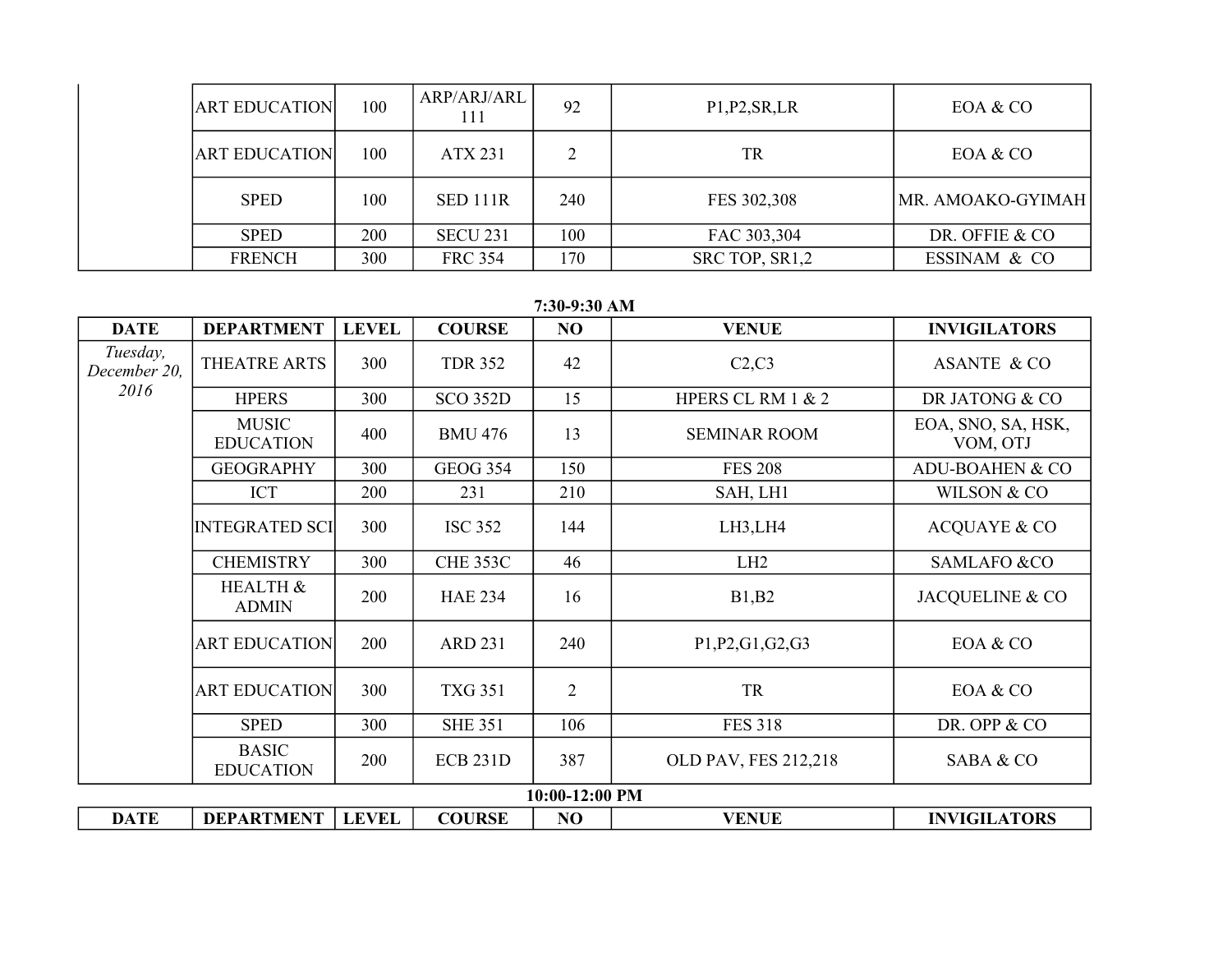| Tuesday,<br>December 20,<br>2016 | <b>BUSINESS</b>                  | 200 | <b>BBA 236</b>  | 580            | <b>BS BLK 101</b> ,<br>201,202,203,204,301,GBLK<br>101,102,103,SR17 | <b>ASIEDU &amp; CO</b>         |
|----------------------------------|----------------------------------|-----|-----------------|----------------|---------------------------------------------------------------------|--------------------------------|
|                                  | <b>GRAPHIC</b><br><b>DESIGN</b>  | 100 | <b>GRDC 111</b> | 150            | GRAPHIC STUDIO 1,2, &3;<br>PAINTING ROOM 1 & 2                      | <b>ESSEL &amp; CO</b>          |
|                                  | <b>SOCIAL STUDIES</b>            | 300 | EDP 351 ss      | 330            | FAC BLK 201,203,204,301                                             | NGAASO & CO                    |
|                                  | <b>HOME</b><br><b>ECONOMICS</b>  | 100 | <b>PHE 111</b>  | 130            | <b>OLD PAV</b>                                                      | MRS ANTWI & CO                 |
|                                  | <b>ECONOMICS</b>                 | 300 | <b>ECNS 355</b> | 33             | FAC BLK 101                                                         | ABBAM & CO                     |
|                                  | <b>ECONOMICS</b>                 | 300 | <b>ECNS 356</b> | 33             | <b>FAC BLK 102</b>                                                  | ABBAM & CO                     |
|                                  | <b>ECONOMICS</b>                 | 300 | <b>ECNS 357</b> | 33             | FAC BLK 103                                                         | ABBAM & CO                     |
|                                  | <b>ECONOMICS</b>                 | 300 | <b>ECNS 358</b> | 33             | <b>FAC BLK 106</b>                                                  | ABBAM & CO                     |
|                                  | <b>ECONOMICS</b>                 | 300 | <b>ECNS 359</b> | 33             | <b>FAC BLK 106</b>                                                  | ABBAM & CO                     |
|                                  | <b>HPERS</b>                     | 100 | <b>SCO 114D</b> | 20             | <b>HPERS CL RM 1</b>                                                | DR OMOREGIE & CO               |
|                                  | <b>HPERS</b>                     | 100 | <b>SCO 114</b>  | 20             | HPERS CL RM 2                                                       | MS. REGINA & CO                |
|                                  | <b>MUSIC</b><br><b>EDUCATION</b> | 400 | <b>BMU 476</b>  | 13             | <b>SEMINAR ROOM</b>                                                 | EOA, SNO, SA, HSK,<br>VOM, OTJ |
|                                  | ICT                              | 200 | 231             | 210            | SAH, SRC TOP                                                        | WILSON & CO                    |
|                                  | <b>INTEGRATED SCI</b>            | 200 | <b>ISC 232</b>  | 240            | LH2,LH3,LH4                                                         | <b>ACQUAYE &amp; CO</b>        |
|                                  | <b>HEALTH ADMIN</b>              | 400 | <b>HAE 473</b>  | 26             | B1,B2                                                               | JACQUELINE & CO                |
|                                  | <b>ART EDUCATION</b>             | 100 | <b>ARD 111</b>  | 185            | P1, P2, G1, G2, LR                                                  | EOA & CO                       |
|                                  | <b>ART EDUCATION</b>             | 300 | <b>TXF 351</b>  | $\overline{2}$ | <b>TR</b>                                                           | EOA & CO                       |
|                                  | POLITICAL SCI                    | 200 | <b>POLI 232</b> | 900            | FES 202, 208, 212, 218, 302, 308, 312, 318                          | <b>AMANOR-LARTEY</b>           |
|                                  | <b>SPED</b>                      | 300 | PSE 351(M)      | 75             | <b>FES 103</b>                                                      | FLO & CO                       |
|                                  | <b>SPED</b>                      | 200 | <b>CBR 232</b>  | 98             | <b>FES 212</b>                                                      | ACHIE & CO                     |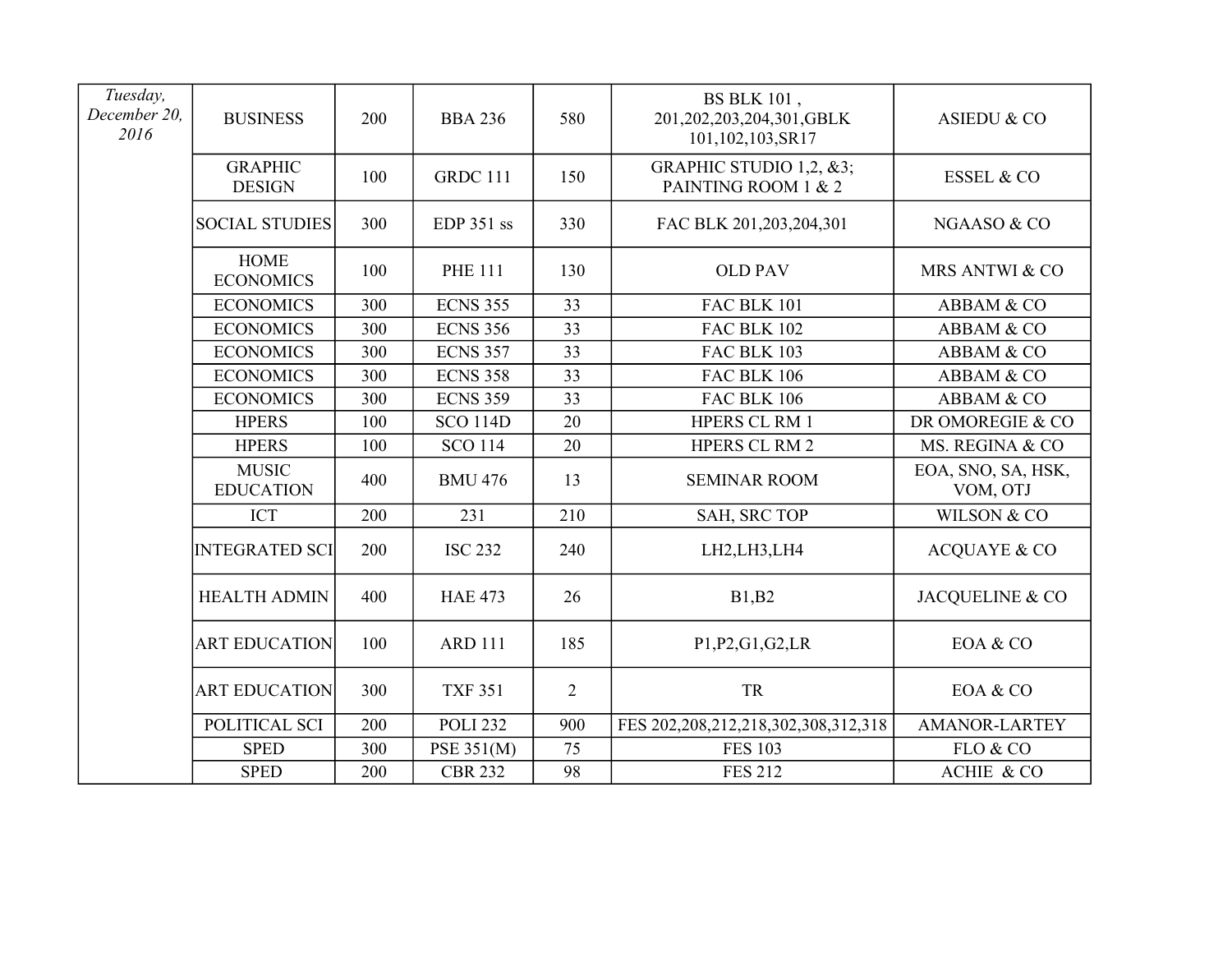| <b>DATE</b>              | <b>DEPARTMENT</b>                | <b>LEVEL</b> | <b>COURSE</b>   | NO             | <b>VENUE</b>                                   | <b>INVIGILATORS</b>              |
|--------------------------|----------------------------------|--------------|-----------------|----------------|------------------------------------------------|----------------------------------|
| Tuesday,<br>December 20. | <b>GRAPHIC</b><br><b>DESIGN</b>  | 200          | <b>GRD 235</b>  | 132            | GRAPHIC STUDIO 1,2, &3;<br>PAINTING ROOM 1 & 2 | <b>ESSEL &amp; CO</b>            |
| 2016                     | <b>HOME</b><br><b>ECONOMICS</b>  | 200          | <b>PHE 231</b>  | 130            | <b>OLD PAVILION</b>                            | MRS GHANNEY & CO                 |
|                          | <b>HISTORY</b>                   | 300          | <b>HSTY 351</b> | 200            | FAC BLK 403,404,406                            | <b>ANITHA &amp; CO</b>           |
|                          | <b>HPERS</b>                     | 300          | <b>PED 354</b>  | 120            | FAC BLK 101,102                                | MR PUFAA (JR.) $& CO$            |
|                          | <b>MUSIC</b><br><b>EDUCATION</b> | 400          | <b>BMU 476</b>  | 13             | <b>SEMINAR ROOM</b>                            | EOA, SNO, SA, HSK,<br>VOM, OTJ   |
|                          | <b>GEOGRAPHY</b>                 | 200          | <b>GEOG 233</b> | 400            | FES 302,308,312                                | ADU-BOAHEN & CO                  |
|                          | <b>ICT</b>                       | 300          | 351             | 160            | SAH, LH1                                       | WILSON & CO                      |
|                          | <b>BIOLOGY</b>                   | 100          | BIO 112/118     | 220            | LH2,LH3,LH4                                    | <b>ACQUAYE &amp; CO</b>          |
|                          | <b>ART EDUCATION</b>             | 100          | <b>ARD 111</b>  | 235            | P1, P2, G1, G2, G3, L3                         | EOA & CO                         |
|                          | <b>ART EDUCATION</b>             | 300          | <b>TXF 352</b>  | $\overline{2}$ | TR                                             | EOA & CO                         |
|                          | <b>SPED</b>                      | 100          | <b>CBR 115</b>  | 145            | <b>FES 318</b>                                 | DR. OPPONG & DR.<br><b>DOGBE</b> |
|                          | <b>FRENCH</b>                    | 200          | <b>PFR 231</b>  | 220            | <b>SRC TOP, SR 1,2, 3</b>                      | <b>AYI-ADZIMAH &amp;CO</b>       |

 **12:30-2:30PM**

**3:00-5:00PM**

| <b>DATE</b>              | <b>DEPARTMENT</b>               | <b>LEVEL</b> | <b>COURSE</b>  | N <sub>O</sub> | <b>VENUE</b>                                   | <b>INVIGILATORS</b>     |
|--------------------------|---------------------------------|--------------|----------------|----------------|------------------------------------------------|-------------------------|
| Tuesday,<br>December 20, | <b>GRAPHIC</b><br><b>DESIGN</b> | 300          | <b>GRD357</b>  |                | GRAPHIC STUDIO 1,2, &3;<br>PAINTING ROOM 1 & 2 | <b>ESSEL &amp; CO</b>   |
| 2016                     | <b>HOME</b><br><b>ECONOMICS</b> | 300          | <b>HEC 352</b> | 140            | <b>OLD PAV</b>                                 | MRS. ASHONG & CO        |
|                          | <b>HPERS</b>                    | 100          | <b>PED 113</b> | 160            | FAC BLK 101,102                                | DR. AGBEKO & CO         |
|                          | <b>BIOLOGY</b>                  | 300          | <b>BIO 353</b> | 72             | LH4                                            | <b>ACQUAYE &amp; CO</b> |
|                          | <b>PHYSICS</b>                  | 300          | <b>PHY 353</b> | 32             | LH <sub>2</sub>                                | SAMLAFO & CO            |
|                          | <b>CHEMISTRY</b>                | 300          | <b>CHE 355</b> | 46             | LH3                                            | SAMLAFO & CO            |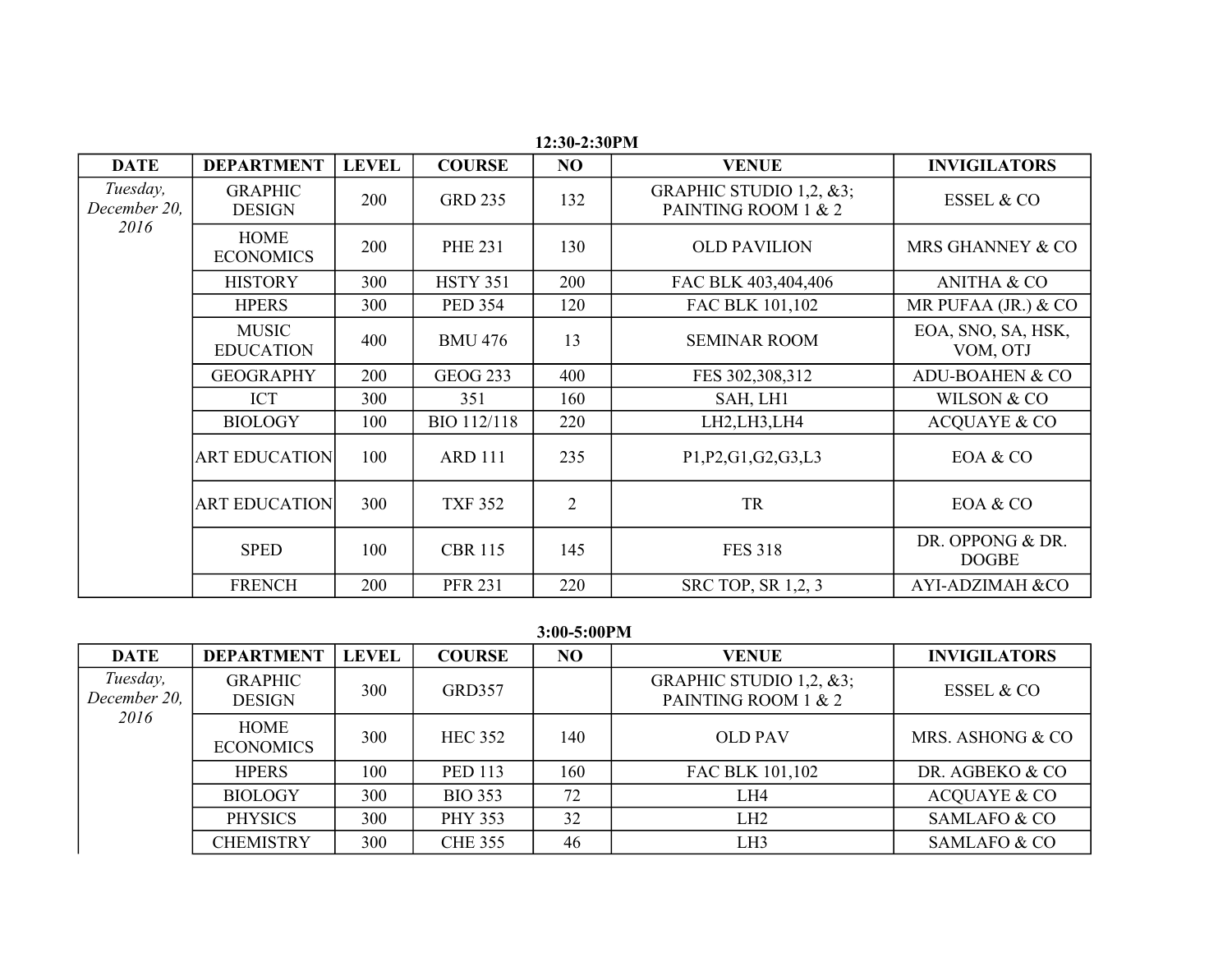| <b>MATHEMATICS</b>   | 200        | MATD <sub>231</sub> | 230  | SAH, LH1                                                                  | NAO & CO                      |
|----------------------|------------|---------------------|------|---------------------------------------------------------------------------|-------------------------------|
| <b>ART EDUCATION</b> | 200        | ARC/ARS 231         | 106  | P <sub>1</sub> , P <sub>2</sub> , SR, LR, G <sub>1</sub> , G <sub>2</sub> | EOA & CO                      |
| <b>ART EDUCATION</b> | 200        | <b>TXF 352</b>      | 34   | <b>TR</b>                                                                 | EOA & CO                      |
| POLITICAL SCI        | 100        | <b>POLI</b> 113     | 1200 | FES 102,-318                                                              | <b>AMANOR LARTEY &amp; CO</b> |
| <b>SPED</b>          | 300        | <b>PSE 351(H)</b>   | 106  | FAC BLK 103,106                                                           | MR AMOAKO-GYIMAH<br>$&\rm CO$ |
| <b>FRENCH</b>        | <b>300</b> | <b>FRC 353</b>      | 165  | <b>SRC TOP, SR 1,2,3</b>                                                  | JOPPA & CO                    |

**7:30-9:30 AM**

| <b>DATE</b>                | <b>DEPARTMENT</b> | <b>LEVEL</b> | <b>COURSE</b>   | NO  | <b>VENUE</b> | <b>INVIGILATORS</b>           |
|----------------------------|-------------------|--------------|-----------------|-----|--------------|-------------------------------|
| Wednesday,<br>December 21, | POLITICAL SCI     | 300          | <b>POLI 351</b> | 900 | FES 102,-318 | <b>AMANOR LARTEY &amp; CO</b> |
| 2016                       |                   |              |                 |     |              |                               |
|                            |                   |              |                 |     |              |                               |
|                            |                   |              |                 |     |              |                               |
|                            |                   |              |                 |     |              |                               |

**10:00-12:00 PM**

| <b>DATE</b>                | <b>DEPARTMENT</b> | <b>LEVEL</b> | <b>COURSE</b>   | N <sub>O</sub> | <b>VENUE</b> | <b>INVIGILATORS</b>           |
|----------------------------|-------------------|--------------|-----------------|----------------|--------------|-------------------------------|
| Wednesday,<br>December 21, | POLITICAL SCI     | 100          | <b>POLI</b> 111 | 1200           | FES 102,-318 | <b>AMANOR LARTEY &amp; CO</b> |
| 2016                       |                   |              |                 |                |              |                               |
|                            |                   |              |                 |                |              |                               |
|                            |                   |              |                 |                |              |                               |
|                            |                   |              |                 |                |              |                               |
|                            |                   |              |                 |                |              |                               |